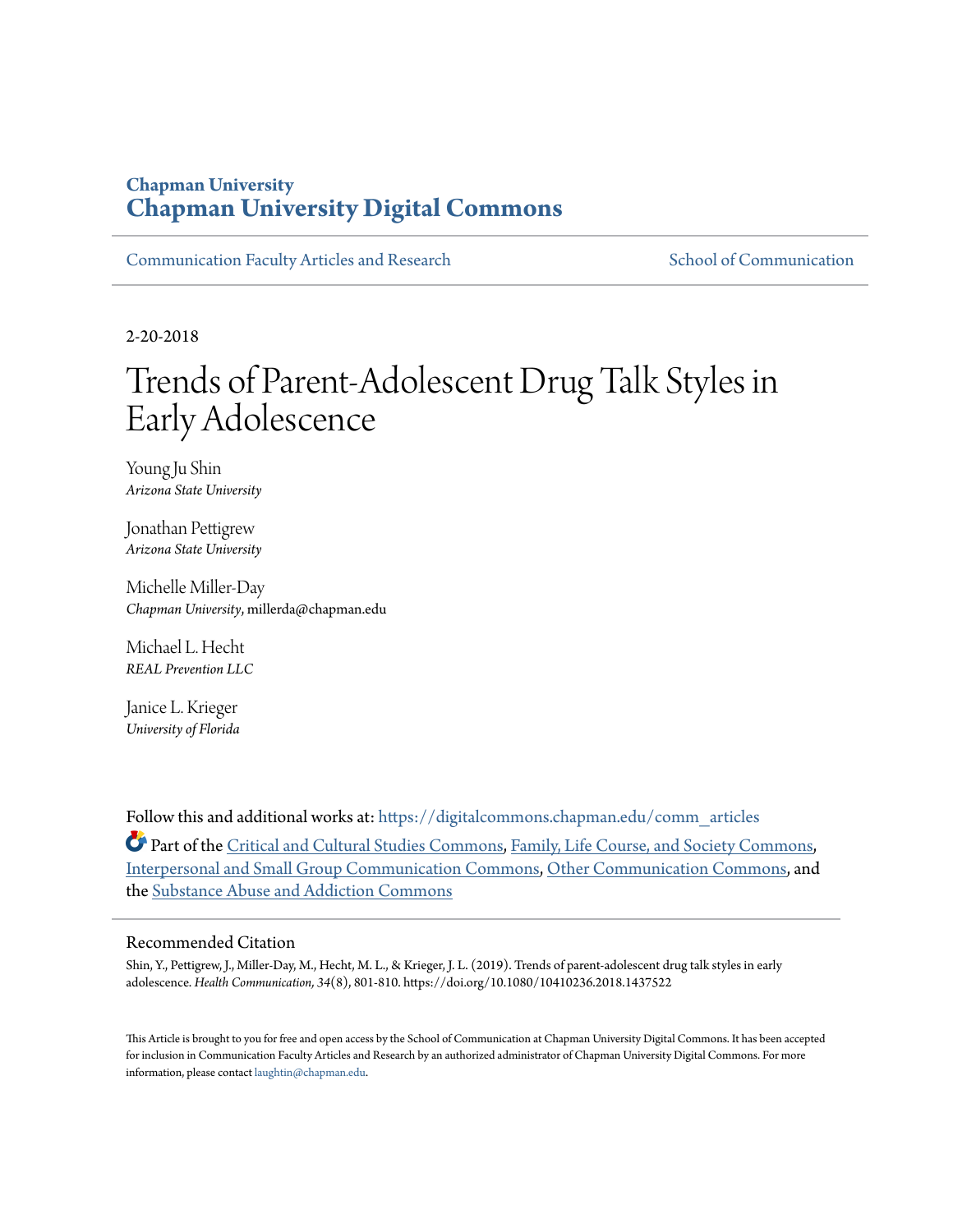## Trends of Parent-Adolescent Drug Talk Styles in Early Adolescence

### **Comments**

This is an Accepted Manuscript of an article published in *Health Communication*, volume 34, issue 8, in 2019, available online at [DOI: 10.1080/10410236.2018.1437522.](https://doi.org/10.1080/10410236.2018.1437522) It may differ slightly from the final version of record.

**Copyright** Taylor & Francis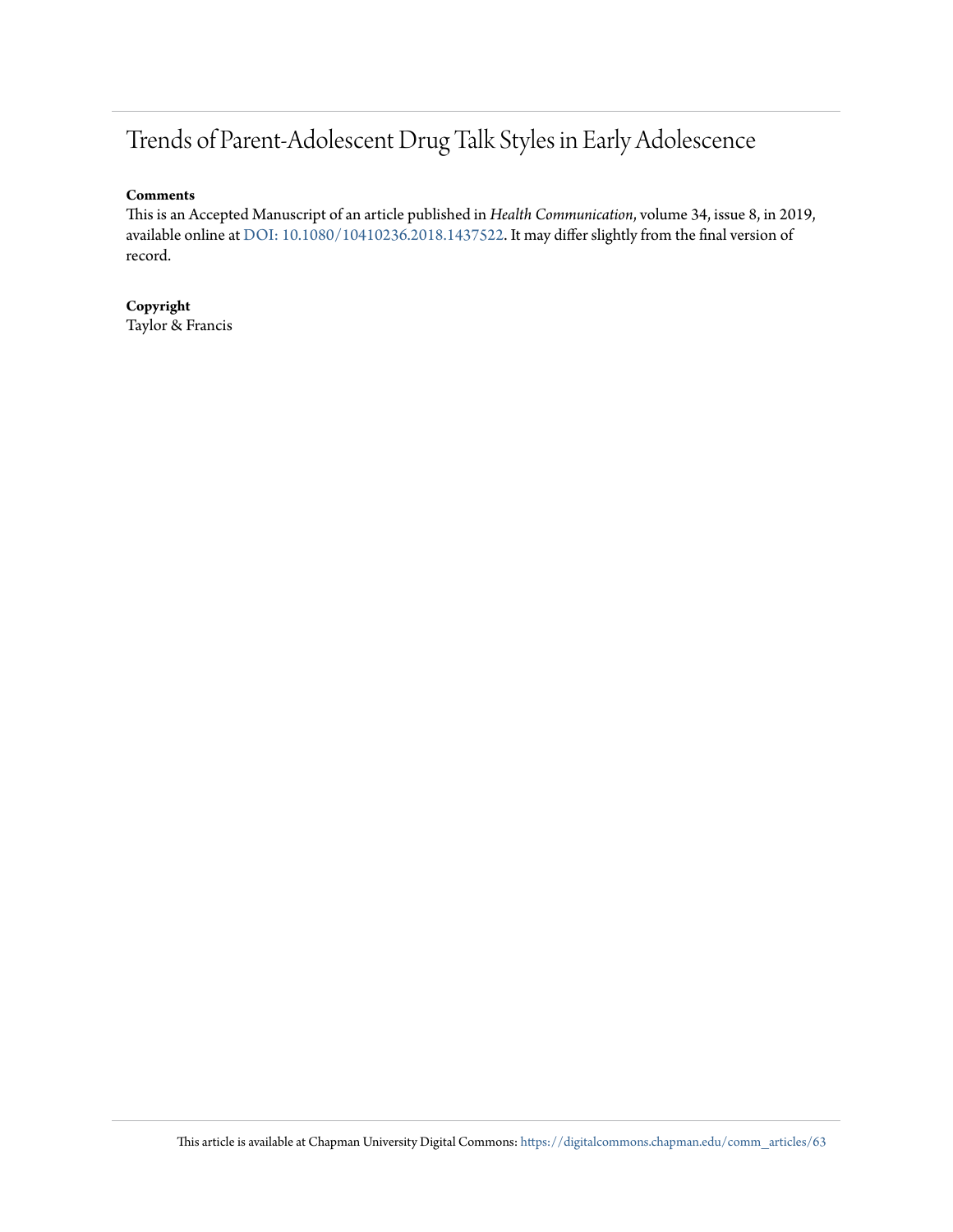Running Head: TRENDS OF PARENT-ADOLESCENT DRUG TALK STYLES

## **Trends of Parent-Adolescent Drug Talk Styles in Early Adolescence**

1 YoungJu Shin <sup>1</sup>Jonathan Pettigrew 2,3Michelle Miller-Day <sup>3</sup>Michael L. Hecht 4 Janice L. Krieger

## **Author Note**

<sup>1</sup>Hugh Downs School of Human Communication, Arizona State University

<sup>2</sup>Department of Communication Studies, Chapman University

3 REAL Prevention, LLC

4 College of Journalism and Communications, University of Florida

This publication was supported by Grant Number R01DA021670 from the National Institute on Drug Abuse to The Pennsylvania State University (Michael Hecht, Principal Investigator). Its contents are solely the responsibility of the authors and do not necessarily represent the official views of the National Institutes of Health. Correspondence should be addressed to YoungJu Shin, Hugh Downs School of Human Communication at Arizona State University, 950 S. Forest Mall PO Box 1205, Tempe, AZ 85287, U.S.A.; Phone Number: (+1-480) 965- 6905; Fax Number: (+1-480) 965-4291; E-Mail: [Youngju.Shin@asu.edu](mailto:Youngju.Shin@asu.edu)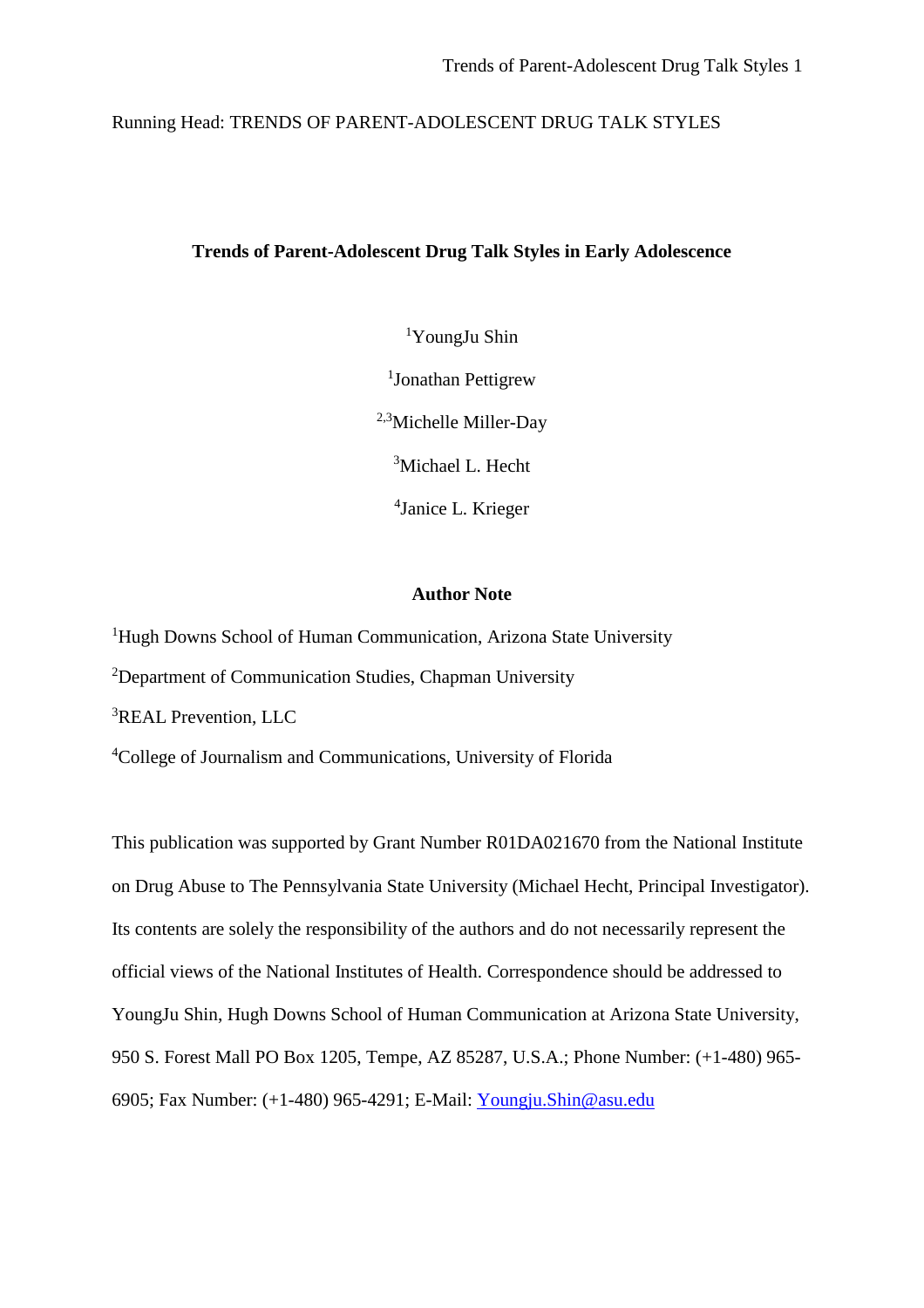### **Abstract**

The present study seeks to understand how parents as prevention agents approach substance use prevention messages during the period of early adolescence. Students  $(N = 410)$  in a drug prevention trial completed surveys from  $7<sup>th</sup>$  to  $9<sup>th</sup>$  grade. Using longitudinal data, a series of latent transition analyses were conducted to identify major trends of parent-adolescent drug talk styles (i.e., never talked, situated direct, ongoing direct, situated indirect, and ongoing indirect) in control and treatment conditions. Findings demonstrate a developmental trend in drug talk styles toward a situated style of talk as youth transitioned from  $7<sup>th</sup>$  grade to  $9<sup>th</sup>$ grade. Findings also show that even though the drug prevention trial did not specifically target parental communication, parents in the treatment condition provide more ongoing substance use prevention messages to their adolescent children than do parents in the control condition. The present study discusses relevant developmental issues, potential intervention effects, and future research directions for communication research in substance use prevention.

*Keywords*: drug talk styles, parent-child communication, latent transition analysis, youth substance use, substance specific prevention communication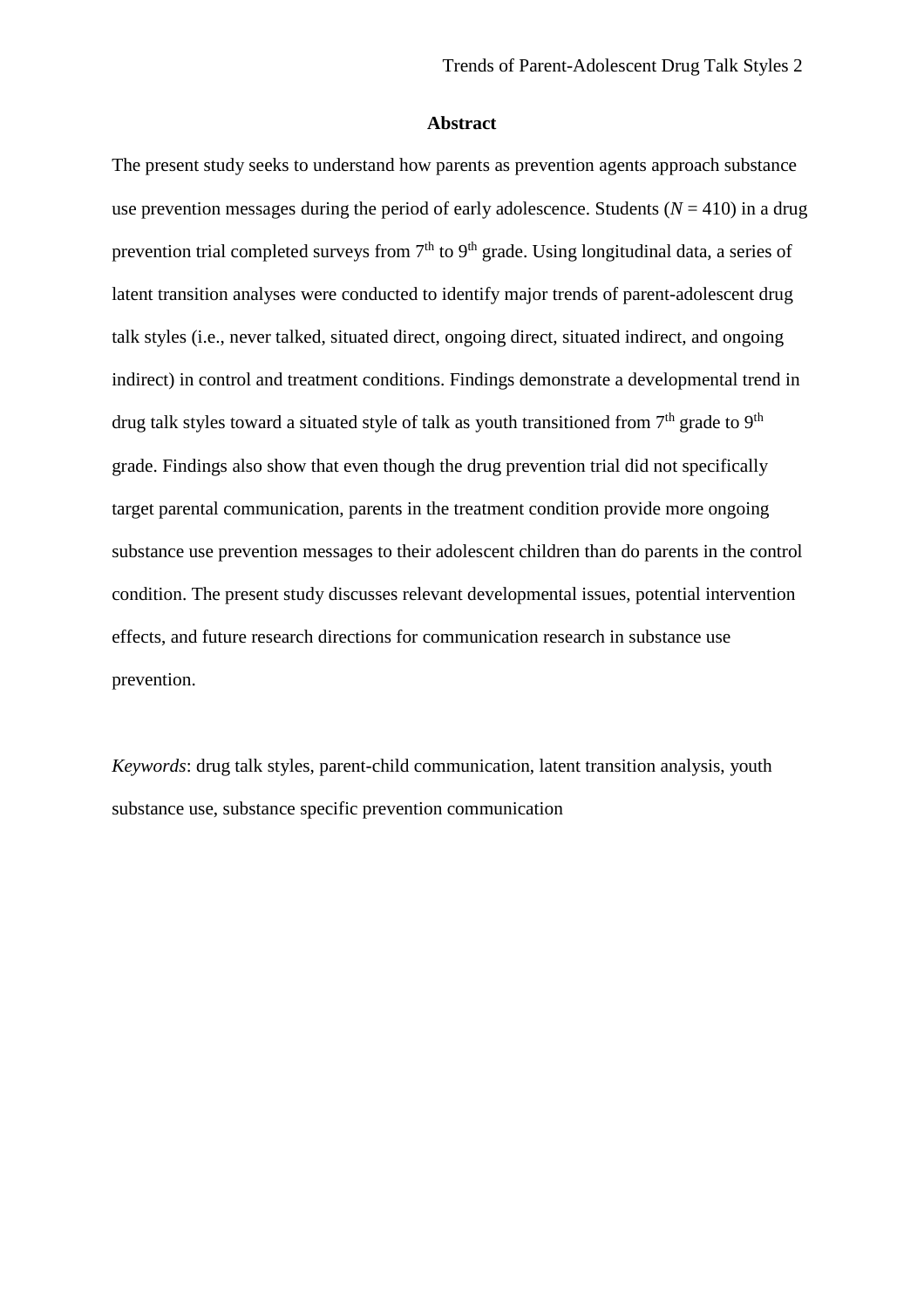## **Trends of Parent-Adolescent Drug Talk Styles in Early Adolescence**

Adolescence is a time of many challenges, none potentially more significant than decisions to participate in risky behaviors such as alcohol, tobacco, and other drug use. Substance use in adolescence increases health risks that can be extremely costly to society (American Cancer Society, 2017). As adolescents gain independence they have more freedom to make personal choices that could potentially impact health and well-being, with current trends suggesting a shift in early adolescence from anti-substance attitudes and norms to more pro-substance attitudes and norms (Wong et al., 2006) and then to early experimentation (Griffin, Scheier, Botvin, & Diaz, 2000). According to the *Monitoring the Future national survey* (Miech, Johnston, O'Malley, Bachman, & Schulenberg, 2015), the percentage of adolescents' substance use increases approximately threefold between the ages of 13 and 17, rising from 10% to 35% for alcohol and from 4% to 11% for smoking. The report also reveals that high levels of alcohol consumption co-occur with tobacco and other illicit drug use. Given that substance use is typically adopted before adulthood, adolescence represents a priority target group for preventive action (Choi, Krieger, & Hecht, 2013; Hargreaves, McVey, Nairn, & Viner, 2013). This need for prevention with early adolescent populations presents a challenge to health communication theory, research, and practice.

Many preventive interventions and media campaigns attempt to delay and deter adolescent substance use by encouraging parents to talk with their adolescents about substances as well as increasing the level of overall parent-adolescent communication (Madras, 2010). Evidence shows that such interventions can significantly buffer against the risks of early initiation (Substance Abuse and Mental Health Services Administration, 2013). The National Institute on Drug Abuse (NIDA), for example, launched an online tool called *Family Checkup* for parents to use with their families in an effort to prevent drug abuse (see [www.drugabuse.gov/family-checkup\)](http://www.drugabuse.gov/family-checkup). This website highlights the preventative role parents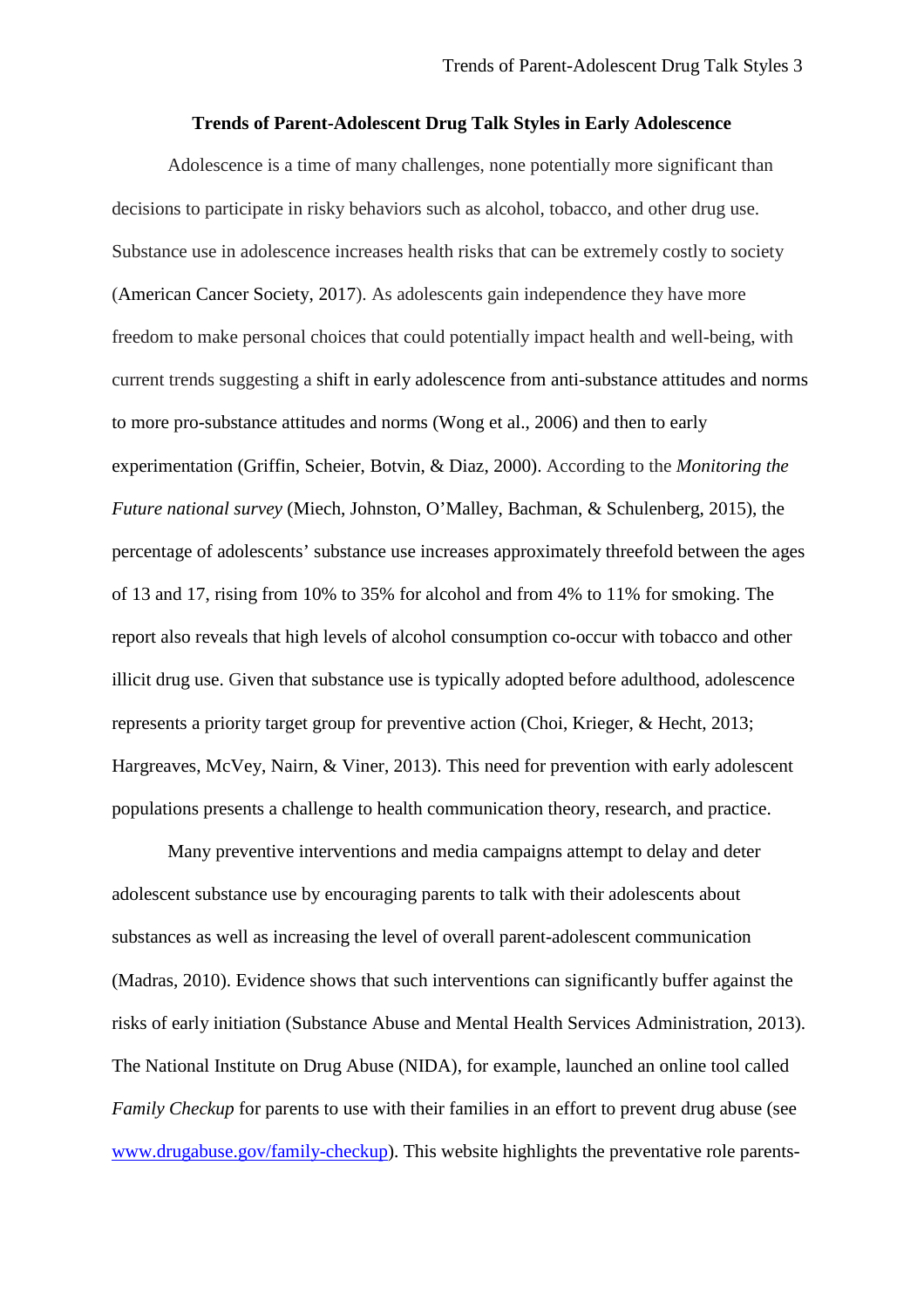adolescent communication can play. Despite the prescription for parents to talk with their adolescents about substance use, scholars are just beginning to examine the variety of ways parents approach their role as prevention agents during the critical developmental period of early adolescence (Kam & Miller-Day, 2017; Pettigrew et al., 2018). Moreover, most of the research in this area is cross-sectional and fails to capture any changes that occur across time as youth develop from early to middle adolescence. The present study seeks to understand how parents, as prevention agents, approach substance use prevention messages during this transitional period starting in early adolescence.

## **Parent-Adolescent Communication about Substances**

Research on family communication argues that many parents function as antisubstance-use socialization agents by shaping youth's substance-related attitudes, norms, intentions, and behaviors through direct and indirect prevention messages (Choi, Miller-Day, et al., 2017; Pettigrew et al., 2018). Parents are the individuals with whom children are most likely to talk about substances and many youths consider parents to be credible sources of drug information (Kelly, Comello, & Hunn, 2001). Parent-adolescent communication plays a particularly important role in substance use prevention due to its potential for effectively buffering youth against the risks of early use initiation (Kosterman, Hawkins, Guo, Catalano, & Abbott, 2000). Given this prominent position and potential preventative effect, scholars have argued for the need to look more closely at substance-specific communication between parents and adolescents (Miller-Day & Kam, 2010; Reimuller, Hussong, & Ennett, 2011). Indeed, research has shown that substance specific communication more strongly relates to youth outcomes, including anti-substance-use norms, negative attitudes toward substance use, and reported behavior than general openness in parent-adolescent communication (Boone & Lefkowitz, 2007; Kam & Middleton, 2013; Shin & Miller-Day, 2017). Knowing that substance-specific communication is protective and identifying the characteristics of effective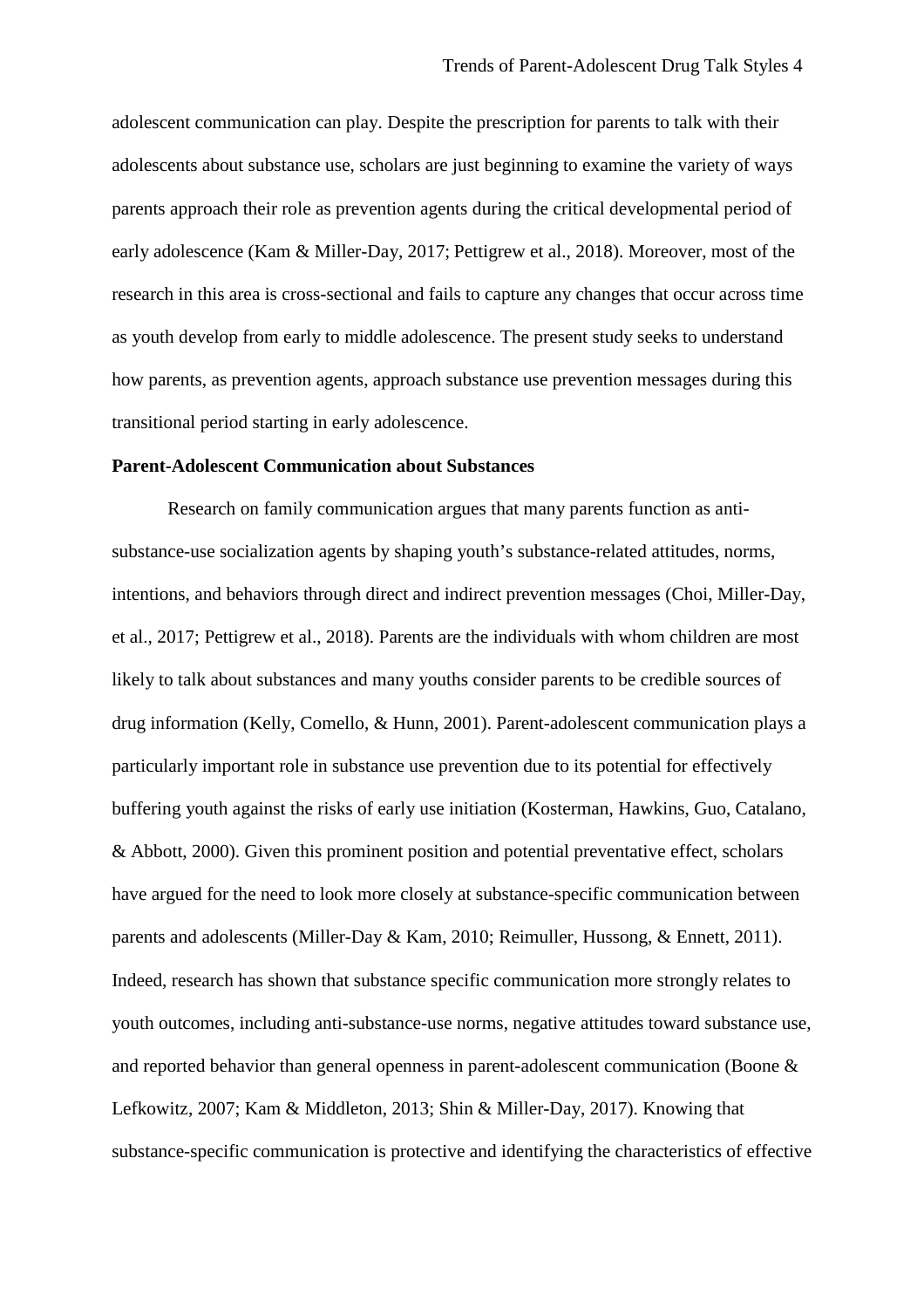substance-specific communication, however, are different questions.

To provide a more robust examination of parent-adolescent communication about substances, Miller-Day and her colleagues developed a line of research around characteristics of parental prevention messages and identified "drug talk" styles (Miller-Day & Dodd, 2004; Pettigrew et al., 2018) and examined the effects of parental substances specific prevention communication (SSPC) on youth outcomes (Choi, Miller-Day, et al., 2017; Kam, Basinger, & Abendschein, 2015; Pettigrew, Shin, Stein, & Raalte, 2017). While SSPC research that examines parental prevention messages has burgeoned in the past few years (Miller-Day, 2008; Miller-Day & Kam, 2010), there has been little research to-date that longitudinally examines parent-adolescent conversational styles; that is, how parents approach the topic of alcohol and other drugs with their adolescents across time as they age. One exception is a recent study that analyzes both general family communication environment and substance specific parental communication to identify parental prevention communication profiles such as passive-silent, active-silent, passive-open, and active-open profile (Choi, Miller-Day, et al., 2017). This study demonstrates that families do differ in their approaches to the issue of adolescent substance use and these approaches differentially affect adolescent substance use over time.

Furthermore, child development and family scholars claim that the protective potential for parental substance-specific communication is particularly salient during early adolescence (Oetting & Donnermeyer, 1998; Williams, Ayers, Baldwin, & Marsiglia, 2016). Parents are still important to youth during the developmental period of early adolescence. Although peer influences increasingly gain importance during this time, parental influence does not become weak (Kumpfer, Alvarado, & Whiteside, 2003; Nation et al., 2003). Yet, early adolescence represents a crucial time of substance use initiation (Spoth, Redmond, & Shin, 2001) and early initiation predicts later dependency (D'Amico, Ellickson, Collins,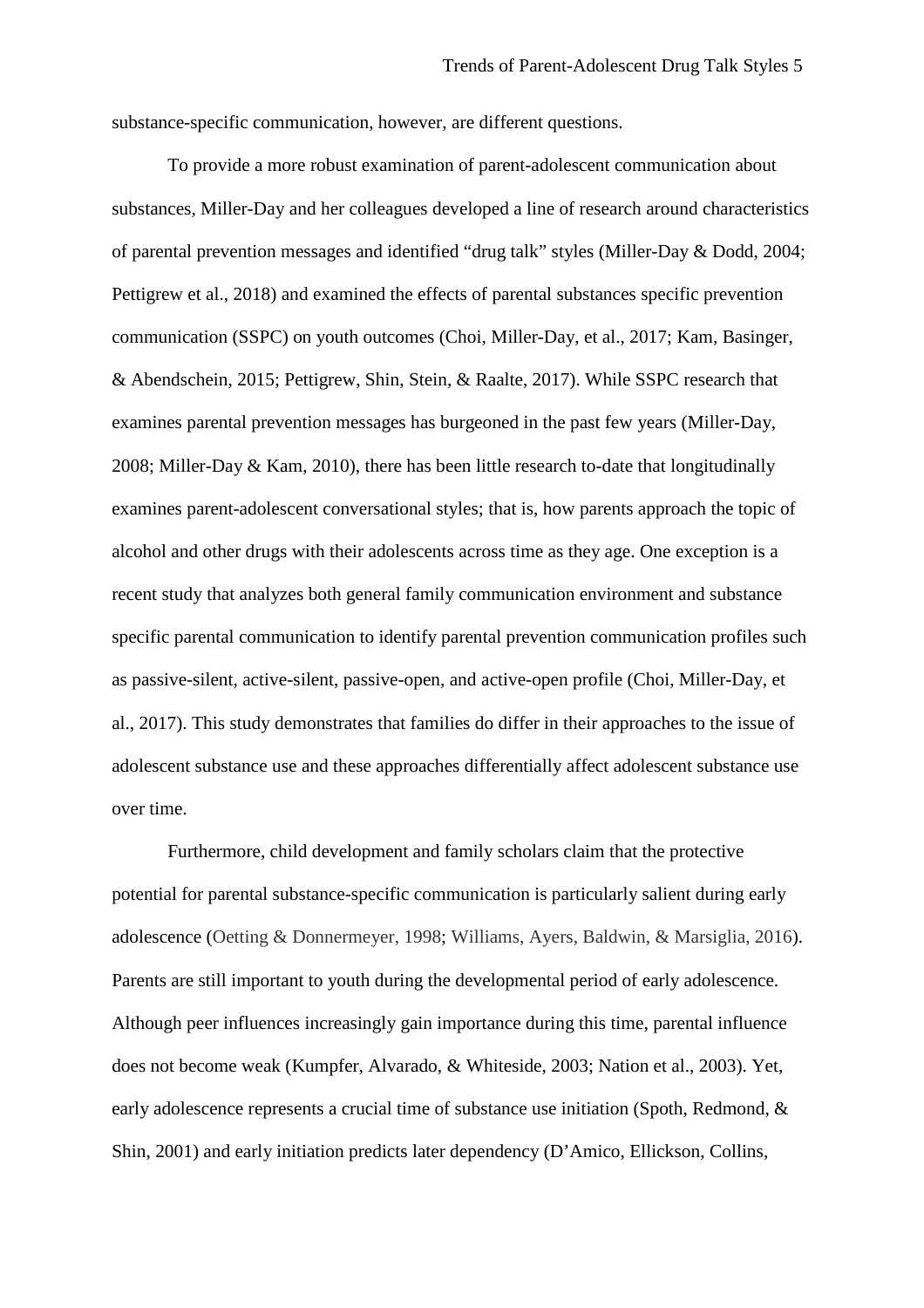Martino, & Klein, 2005; McCabe, West, Morales, Cranford, & Boyd, 2007). Moreover, once an adolescent has initiated substance use in adolescence, parental influence seems to decrease (Koning et al., 2009; Van der Vorst, Engels, Meeus, & Deković, 2006). This finding suggests that the window of opportunity for parent-adolescent conversations to prevent the onset of substance use may begin to shrink as youth age. Thus, early prevention efforts are needed to reduce the potentially high social, emotional, and public health costs related to adolescence substance use. The present study acknowledges the importance of considering child development in research design and examines the longitudinal trends of drug talk styles as youth transition from early to middle adolescence. We now turn our attention to literature on a model of drug talk styles.

**Drug talk styles**. Miller-Day and Dodd (2004), in their pivotal study of incoming college freshmen, presented a model of Parent-Offspring Drug Talks. The model drew on descriptive, narrative research framed by social control theory to examine who participated in substance use prevention conversations, when and where they took place, and what was discussed. The study illustrated two approaches to parental prevention communication, labeled as parental anti-drug socialization: (1) integrated socialization and (2) targeted socialization. Integrated socialization efforts involve a series of ongoing comments and casual discourse about drugs or drug use "integrated into the fabric of the family's everyday life throughout the child's development" (Miller-Day & Dodd, 2004, p.84). Integrated approaches reflect parents who are *ongoing agents* of socialization throughout a child's development. Targeted socialization efforts refer to messages limited to a particular point or few points in time during the offspring's development. Their research also discovered differences in the degree of directness in conversations (i.e., if talks discussed drugs implicitly or explicitly).

Based on these descriptive findings, Miller-Day and Dodd (2004) presented a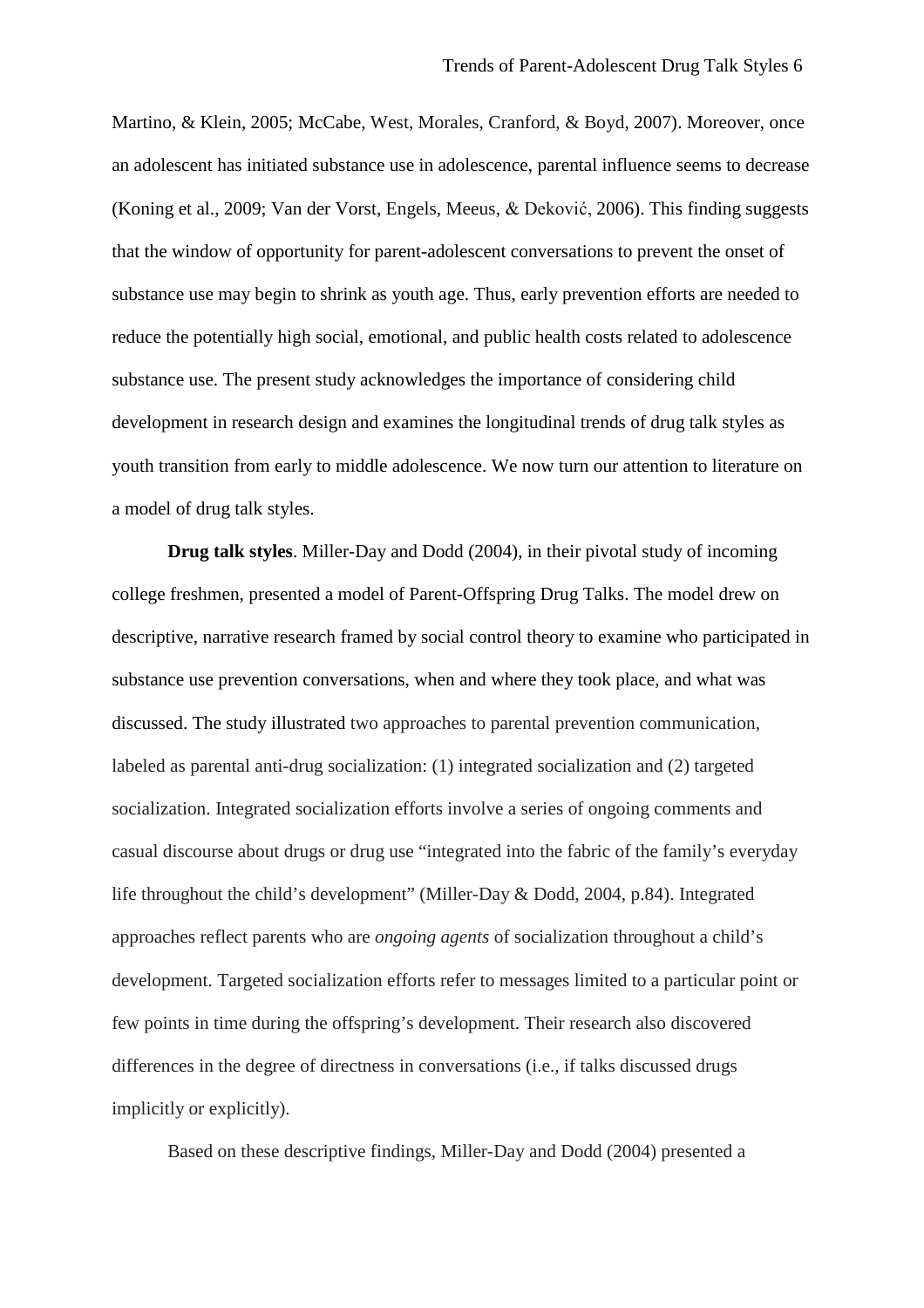typology of four (preventive) drug talk styles varying along two dimensions: timing and directness. The timing dimension reflects ongoing/situated messages whereas the directness dimension reflects direct/indirect messages (Pettigrew et al., 2018). These combine to identify four styles. A *situated direct* style of drug talks most closely resembles a "sit-down let's have a talk" one-shot discussion advocated in media campaigns and the direct messages may include "rules, behaviors, attitudes, or expectations about drugs and drug use" (Miller-Day & Dodd, 2004, p. 83). This communication tends to be situational and either reactive prompted by an event such as the child coming home drunk—or proactive—in preparation for an event such discussing rules about drinking and driving prior to the youth receiving his/her driver's license. This contrasts with a *situated indirect* style that is also situational but characterized by nonverbal messages or subtle verbal hints alluding to disapproval of substance use, rather than explicitly commenting on drugs and drug use. The *ongoing direct* style of drug talk is characterized by openness and directness, repeating anti-drug use messages during everyday life, such as frequently reinforcing rules, articulating expectations, or merely commenting on television character's substance use. On the other hand, an *ongoing indirect* style of approaching drug talks is described as providing a variety of verbal hints and nonverbal messages over time that suggest—but do not directly articulate—anti-drug use norms. For example, a parent who abstains from drinking alcohol or smoking tobacco may demonstrate rather than explicitly state anti-use attitudes and norms. Lastly, the final drug talk style is to *never provide prevention messages*. Parents who never talk explicitly with their adolescents about substances or substance use may very well be sending implicit messages that inadvertently promote substance use (Reimuller et al., 2011).

This typology of styles provides a useful roadmap for assessing parents' general approach to their role as prevention agents, but these styles remain descriptive in nature and have heretofore only been applied to young adults. The current study is the first to examine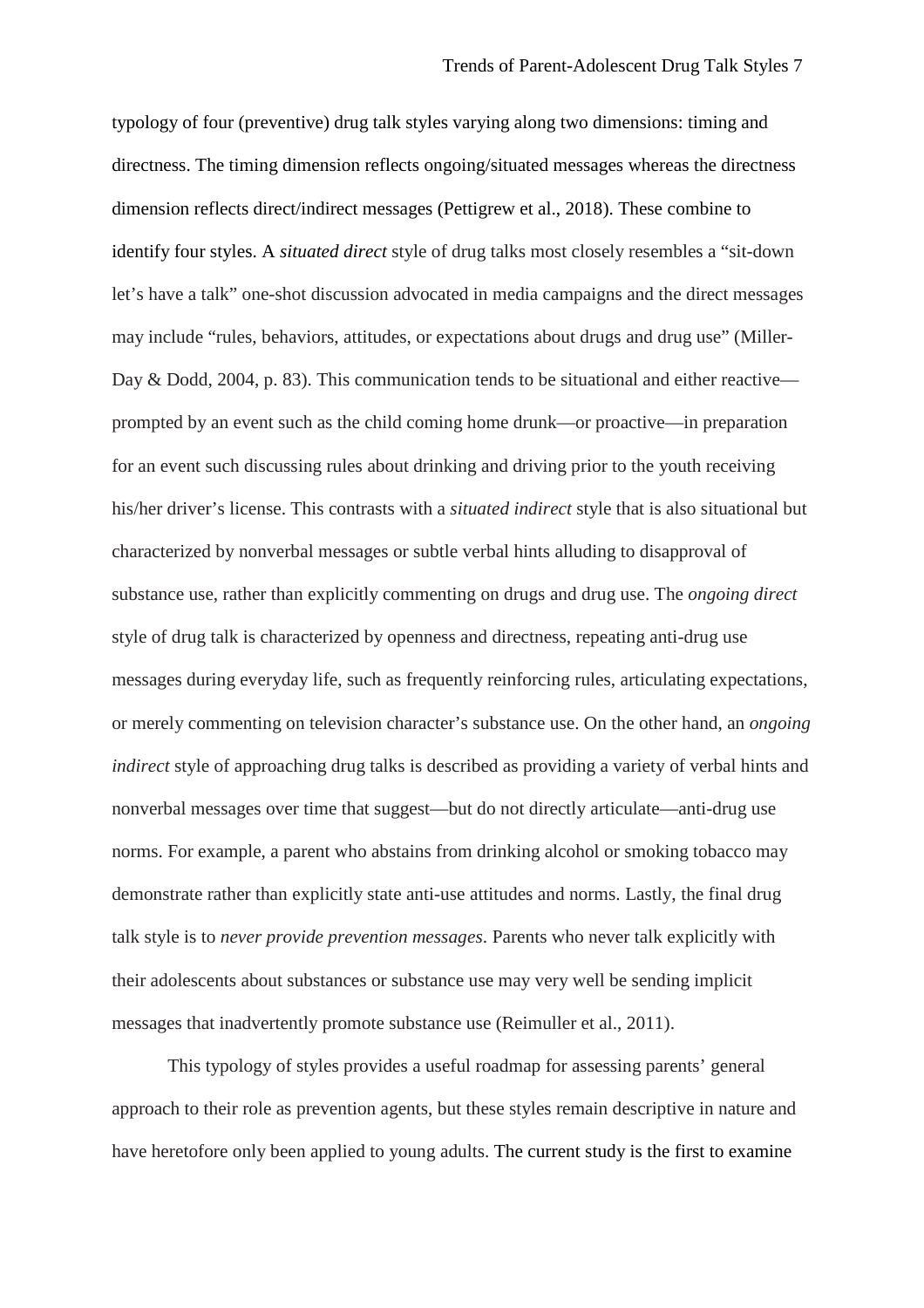adolescents' perceptions of parental (preventive) drug talk styles during adolescence and assess if these perceptions of parental styles change over time. Toward that end we pose the following research question:

RQ1: Do parent-adolescent drug talk styles change over time as youth move through early adolescence?

Additionally, there are few studies that examine the potential effects of a universal school-based substance use prevention program (even one that contains no parent involvement or parent-related content) on communication about substances in the home. It is possible that that when a child is exposed to a universal substance use prevention program in school, this exposure might prime parent-adolescent communication about substance use and abuse at home. Narrative Engagement Theory (NET) (Larkey & Hecht, 2010; Miller-Day & Hecht, 2013) specifically predicts that effective narrative-based health promotion programs will socially proliferate. They argue that narratives are engaging and that engaging prevention messages will be discussed with others in the social network, including parents. Thus, we would expect a successful narrative-based drug prevention curriculum to be discussed outside the intervention context.

Targeting adolescents, the middle school keepin' it REAL (kiR) school-based program is a narrative-based communication intervention designed to reduce adolescent substance use. Previous research suggests that almost all youth exposed to the kiR program discuss the curriculum in a positive way in their peer networks (Choi, Hecht, & Smith, 2017). Considering parents as the most common target for drug talks (Choi, Miller-Day, et al., 2017; Kelly et al., 2001), we examine the potential intervention effects on drug talks by posing a second research question:

RQ2: Does participation in a universal school-based substance use prevention program (kiR) influence parent-adolescent drug talk trajectories when compared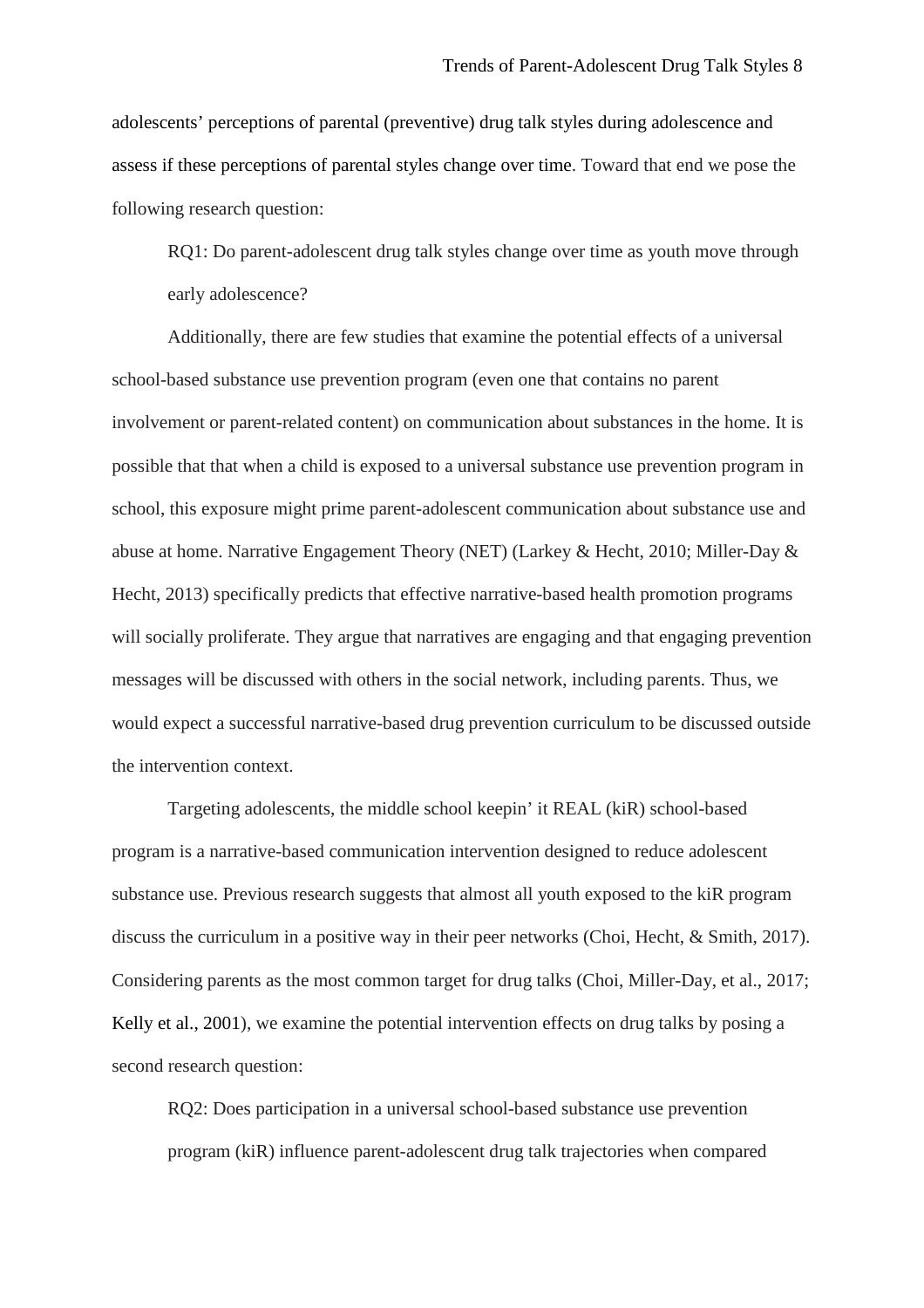to students not receiving the program?

## **Methods**

## **Procedures and Participants**

As part of a larger study investigating curriculum adaptation (see Colby et al., 2013) and implementation processes (Pettigrew et al., 2015) of the school-based *keepin' it REAL* (kiR) drug prevention curriculum, self-report surveys were administered during school hours to students in both the treatment condition (those students receiving the kiR curriculum) and the control condition (those students not receiving the kiR curriculum but receiving the standard school curriculum). Data were collected between 2009 and 2012 over four waves, starting in the fall of  $7<sup>th</sup>$  grade (2009) (W1) before the intervention, and subsequently immediately following the intervention during spring of  $7<sup>th</sup>$  (W2), and in annual intervals at the end of spring in  $8<sup>th</sup>$  (W3) and  $9<sup>th</sup>$  (W4) grades. Prior to the data collection, passive informed consent was obtained from parents and assent obtained from participating students. The university institutional review board approved all procedures.

Participants in the survey attended rural school districts in 39 schools across two Midwestern states. The sample at Wave 1 ( $n = 463$ ) was 53% female and ranged in age from 11 to 14 years ( $M = 12.3$  years,  $SD = 0.51$ ). Participants were 92% White (Anglo), 3% African American (Black), 2% Hispanic, and less than 1% Asian or Pacific Islander, which matched demographics for the rural areas of Pennsylvania and Ohio where the study took place (Graham et al., 2014).

The *keepin' it REAL* (kiR) curriculum is a 10 lesson  $7<sup>th</sup>$  grade drug prevention program that successfully reduced alcohol, tobacco, and marijuana use at the 14-month follow up in a previous group randomized trial (Hecht et al., 2006). The program promotes anti-drug norms, teaches drug offer refusal skills, risk assessment, and decision making, and motivates youth to competently utilize communication skills in drug offer situations (Elek,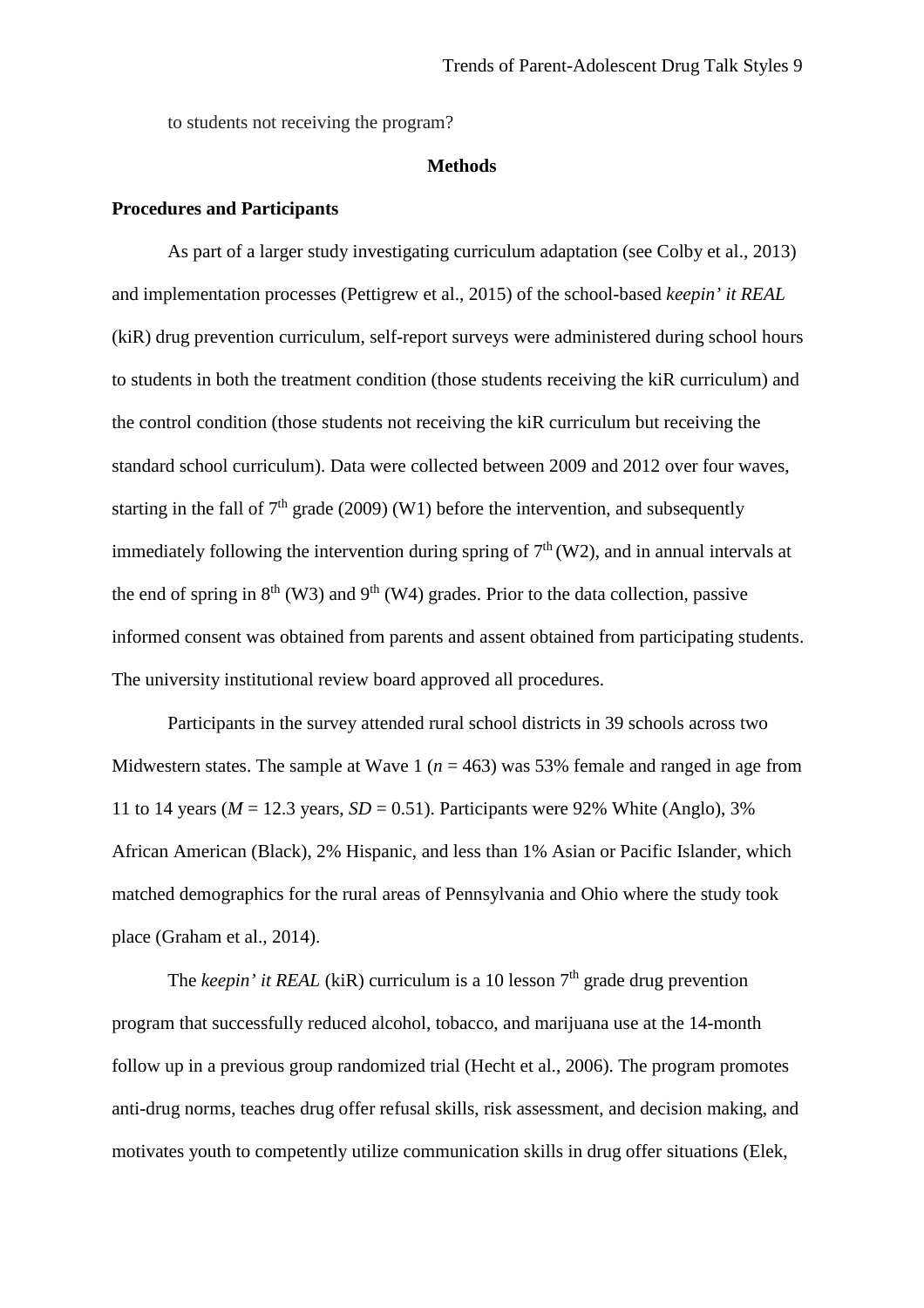Wagstaff, & Hecht, 2010; Hecht, Graham, & Elek, 2006; Miller-Day & Hecht, 2013). kiR is believed to be the most widely implemented drug prevention curriculum, reaching almost 1 million youth in the U.S. as well as those in 52 countries around the world. It was recently recommended for dissemination in the Surgeon General's report on addiction (Murthy, 2017). Thus, it is important to understand any potential "spill over" effects such as social proliferation in parent-child communication.

The 39 participating schools were randomly assigned (see Graham et al., 2014) to a control condition  $(n = 14)$  or one of two treatment conditions. The first treatment condition included schools that received the original version (Gosin, Marsiglia, & Hecht, 2003; Hecht et al., 2006) of the curriculum  $(n = 11)$  and schools in the other condition received a version customized (Colby et al., 2013) to the rural context  $(n = 14)$ . Neither the original nor customized versions of the kiR curriculum content addresses parental communication about substances or substance use, nor are there curriculum activities that target parents or involve them in direct prevention activities. Because neither version of the curriculum incorporated content related to parental communication, data from these schools were aggregated for all analyses. There were a total 463 completed responses for all four waves of data on the parentadolescent drug talk measure. Of these responses, 53 students appeared to be outliers, reporting movement from receiving anti-use messages at one wave and then reporting "never talked" at a later wave. Due to the impossibility of talks moving in this direction, these responses were deemed inaccurate and these respondents were removed from the sample. Removing these left a final sample of 410 cases that were used for latent transition analyses.

## **Measures**

Based on Miller-Day and Dodd's model of Parent-Offspring Drug Talks (2004), scenarios were created to illustrate each of the drug talk styles. For each drug scenario students were asked, "Please indicate which of the following scenarios most resembles how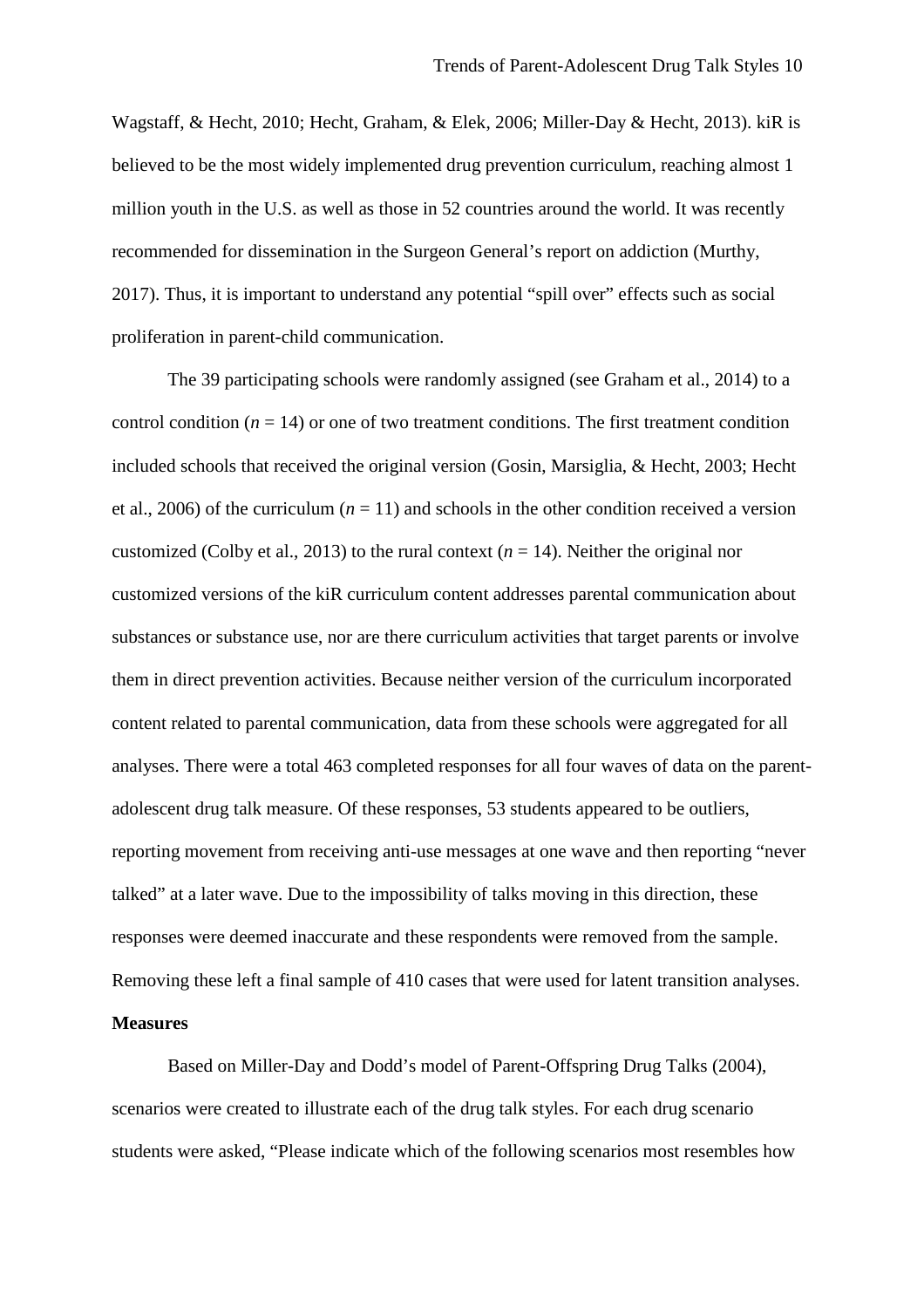your parent has talked with you about alcohol, tobacco, or other drug use." and responded to one of the following categories: (1) "We have participated in 1-2 specific conversations about alcohol and other drugs, with my parent(s) providing me with information, guidelines, or advice" (*situated direct*), (2) "We participated in many conversations about alcohol and other drugs, with my parent(s) providing me with information, guidelines, or advice" (*ongoing direct*), (3) "I recall a few times when my parent(s) hinted to me in an indirect way about alcohol and other drugs without really providing me with any information, guidelines, or advice" (*situated indirect*), (4) "My parent(s) very often hinted me to in an indirect way about alcohol and other drugs without really providing me with any information, guidelines, or advice" (*ongoing indirect*), (5) "My parent(s) never talked with me about alcohol and other drugs," ("*never talk*") and (6) "other (please specify)." The "other" category provided an open-ended response option for those who did not find the matching response from the categories listed. For the current paper, "other" option was excluded from analysis. Table 1 presents the frequency of the reported drug talk styles at each wave of data collection for the control condition and the treatment condition.

## **Analysis Summary**

Using Mplus (Muthén & Muthén, 2015), a series of latent transition analyses (LTAs) was run to examine if participants changed drug talk response patterns over four waves of data collection (from  $7<sup>th</sup>$  grade to  $9<sup>th</sup>$  grade) (RQ1). To address our second research question (RQ2), two sets of latent transition analyses were run to examine changes of drug talk styles over time in two conditions: control condition ( $n = 144$ ) and treatment condition ( $n = 266$ ).

Latent transition analysis is a longitudinal extension of latent class analysis (LCA), which identifies patterns of responses based on similar characteristics of individual responses (Bray, Lanza, & Collins, 2010; Collins & Lanza, 2010). LCA is conceptually like cluster analysis but differs in statistical approach. Whereas cluster analysis only explores group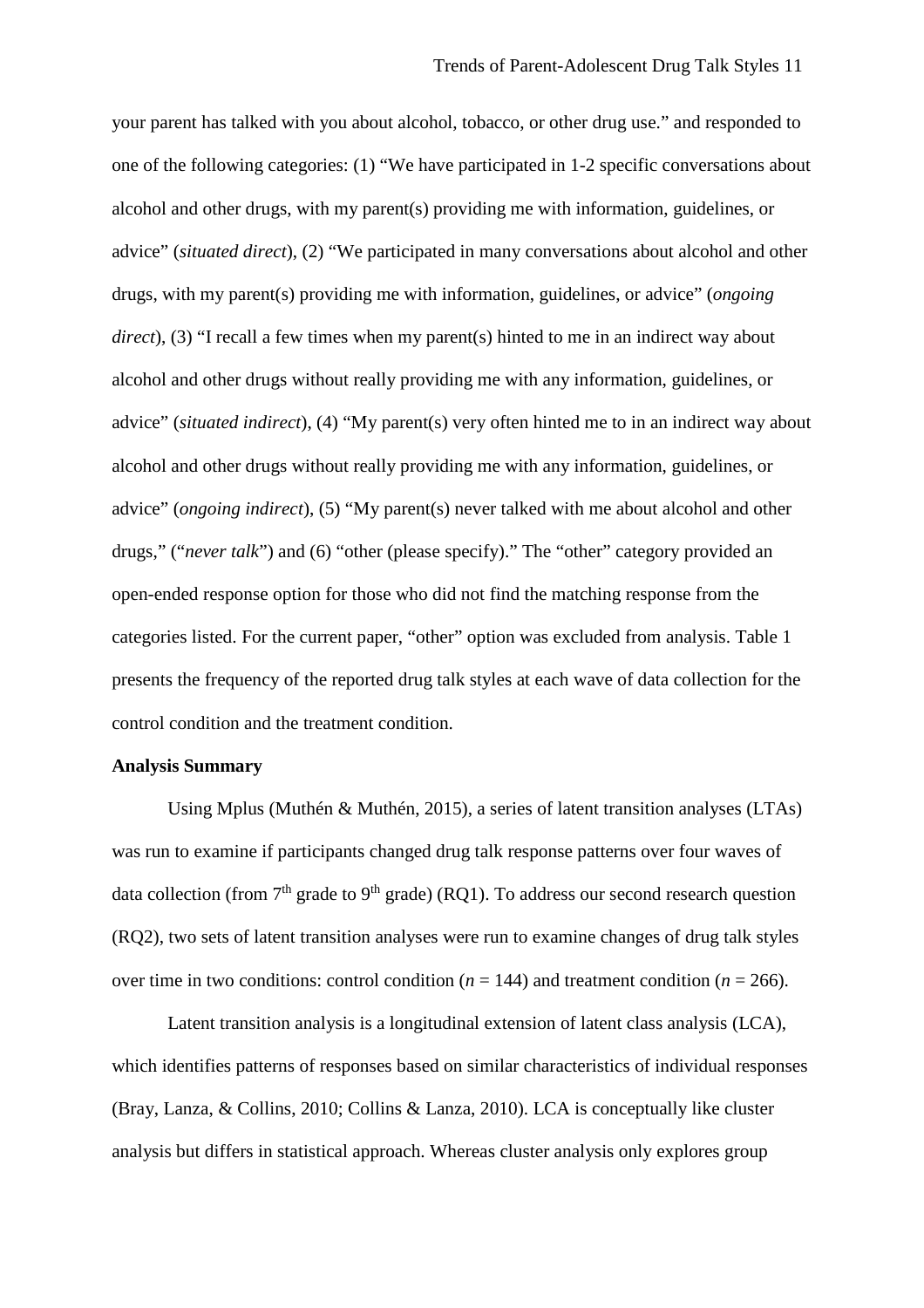memberships, LCA identifies latent classes by comparing the fitness of model indices and estimates the conditional probability of each participant in each latent class. Furthermore, extension to LTA enables researchers to examine the trajectories of an individual's latent class membership over time. Model comparisons are commonly used to test the fitness of LCA based on the model fit criteria. Smaller values of Akaike's Information Criterion (AIC) and the Bayesian Information Criterion (BIC) as well as higher entropy value and interpretability of results are key determinants for the optimal model fitness (Collins &Lanza, 2010). In this study, each response category of drug talk was treated as a latent class. That is, we did not test a one class model iteratively against additional class models but rather forced the model to have five classes defined by the five response options. In this respect, model fit criteria were not applicable to confirm the number of class memberships of each wave.

We argue that this approach, despite the limitation of not comparing model indices, is the best because it most closely accords to the data (i.e., there were five response options available to participants at each wave, thereby allowing us to track transition probabilities in responses from wave to wave). Further, we judge LTA to be the most appropriate analytical approach because it provides probabilities for a participant to transition from one specific response option to another over time compared to simply examining changes of descriptive statistics of each wave. That is, LTA provides statistics that indicate the likelihood of individuals' response trajectories across four waves, whereas descriptive data only presents a general sense of the aggregate proportion in each response.

For the present study, five response categories were included to identify the transitions of five latent classes (i.e., situated direct style, ongoing direct style, situated indirect style, ongoing indirect style, and never talked). A transition probability of 1 represents a 100 percent likelihood of a class membership transition from one wave to another wave. Using maximum rule assignment (Nagin, 2005), the highest conditional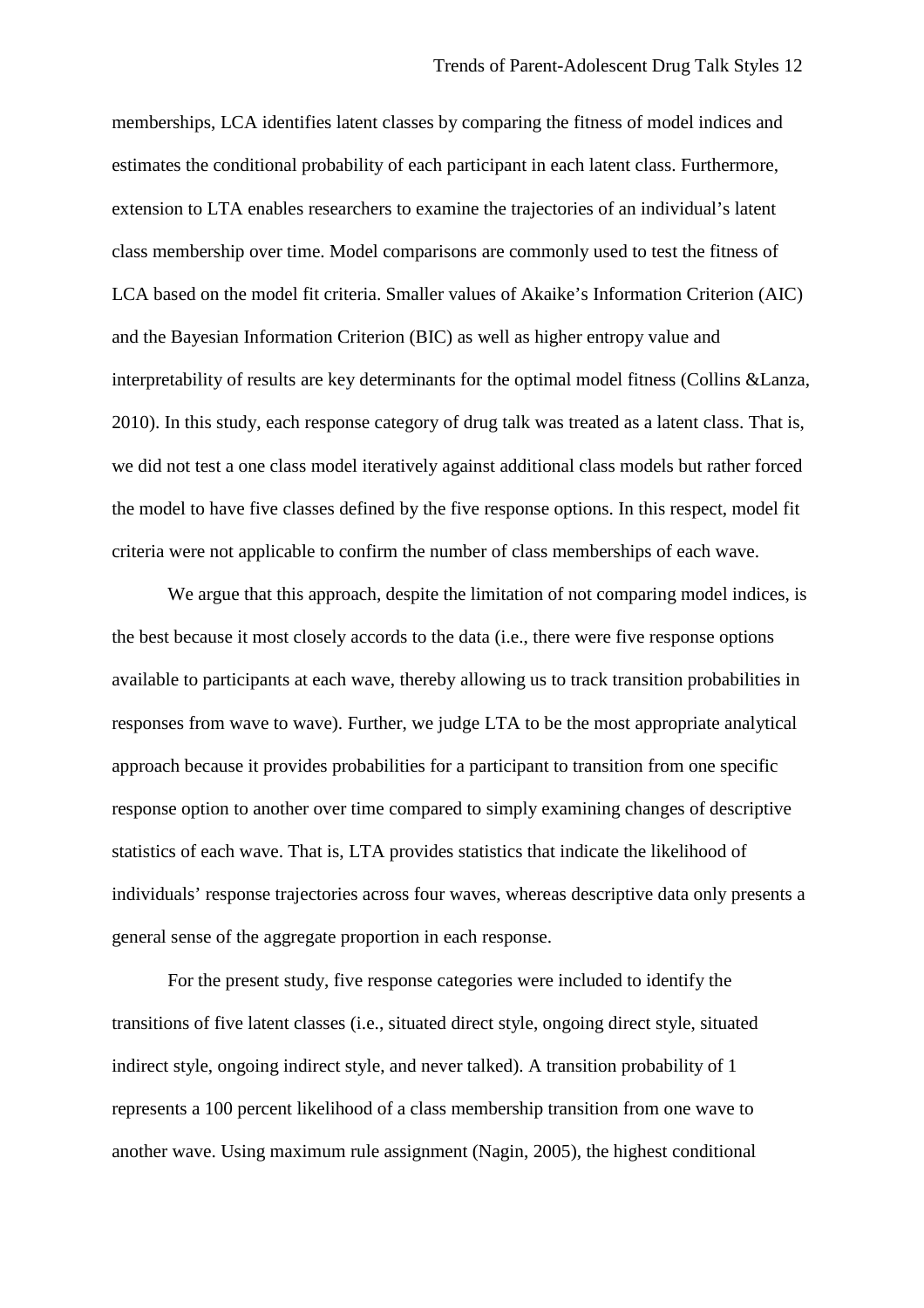probability of each class was interpreted. In this study, probabilities greater than 70% were presented as major transitions and those over 50% were reported as moderate transitions.

#### **Results**

Two research questions were posited to examine the latent transitions of parentadolescent drug talk styles over time. The analyses revealed that drug talk styles changed over time as the youth transitioned from  $7<sup>th</sup>$  grade to  $9<sup>th</sup>$  grade (RQ1) and the transitions differed between youth in the control condition and those in the treatment condition (RQ2). We start by presenting major and moderate transitions in the control group and then present results for the treatment group. Finally, we compare transition patterns between the two conditions.

## **Control Condition Transitions**

Estimates of the transition probabilities of membership between each wave in the control condition (i.e.,  $W1 \rightarrow W2$ ,  $W2 \rightarrow W3$ , and  $W3 \rightarrow W4$ ) demonstrate three patterns of change over time (see Table 2 and Figure 1). The first transitional pattern came from W1 Situated Direct and Situated Indirect to W2 Situated Direct to W3 Situated Indirect followed to W4 Ongoing Indirect. That is, at the beginning of  $7<sup>th</sup>$  grade, students reported parents talked directly or indirectly hinted about substance use on one or two specific occasions. But by the end of 7<sup>th</sup> grade, students reported that parents increased direct communication about substances and substance use. By the end of  $7<sup>th</sup>$  grade, parents were no longer hinting, but directly addressing the topic with their child on one or two specific occasions. Yet, at the end of 8th grade, students reported parents resumed hinting about substance use on a few occasions, but at the end of 9<sup>th</sup> grade, students reported parents' continued indirectness and hinting, but these messages occurred with increased frequency.

A second pattern was from W1 Ongoing Direct to W2 Ongoing Indirect to W3 Situated Direct to W4 Situated Indirect. That is, at the beginning of 7th grade, students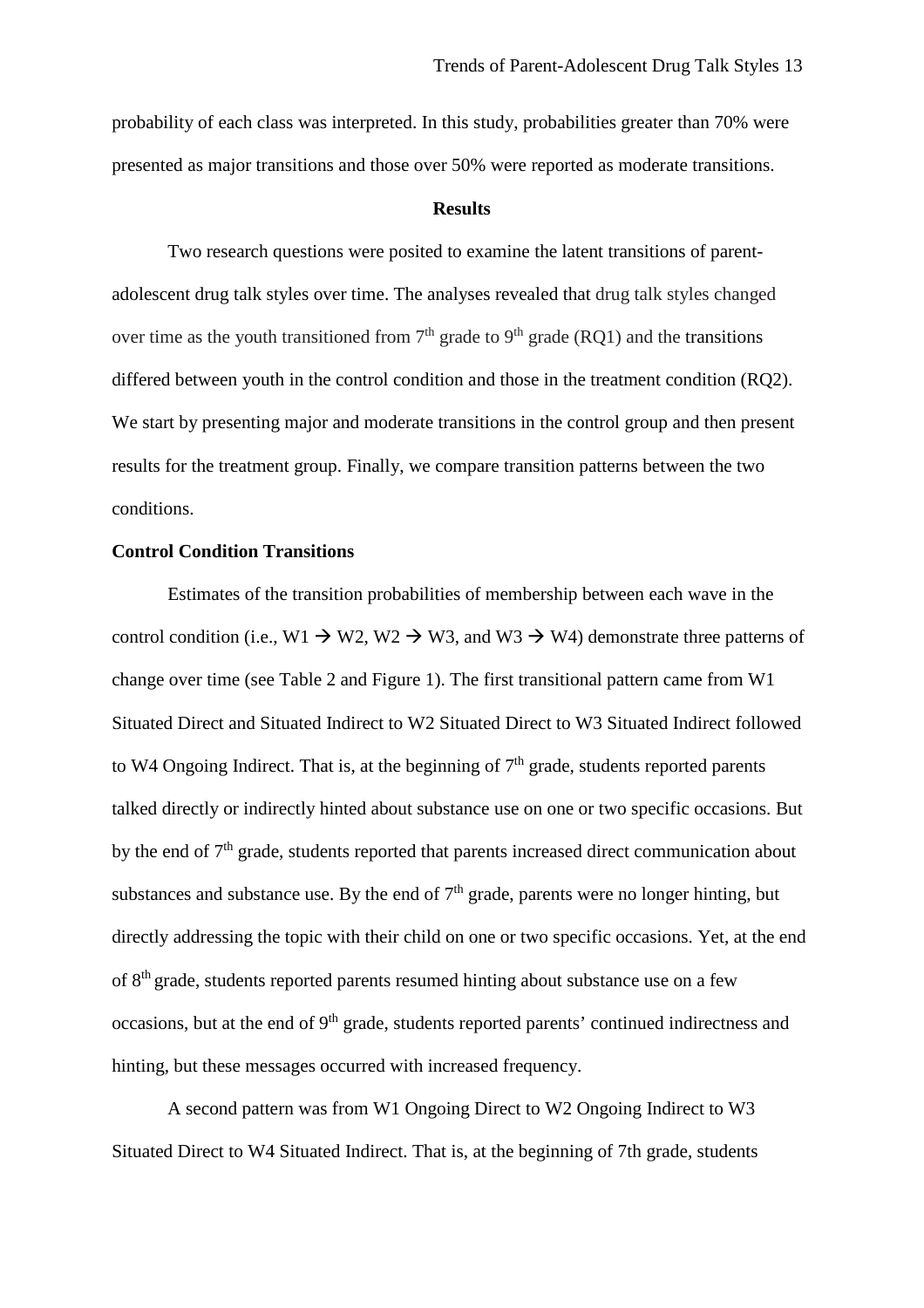reported parents' frequent direct talk about substance use. But by the end of 7th grade, students reported that parents maintained frequency, but reverted to indirectly hinting about the topic. At the end of 8<sup>th</sup> grade, students reported parents resumed direct messages, but frequency was restricted to 1-2 occasions. Finally, at the end of  $9<sup>th</sup>$  grade, students reported parents' decreased frequency and directness in their communication about substance use to hinting on 1-2 occasions.

Finally, a third pattern emerged from transitions that described movement from W1 Never Talked to W2 Never Talked to W3 Situated Indirect to W4 Ongoing Indirect. That is, during the entirety of  $7<sup>th</sup>$  grade, students reported parents never communicating with them about substances or substance use, but by the end of 8<sup>th</sup> grade, parents indirectly hinted about substance use on one or two specific occasions. Finally, at the end of ninth grade, parents increased their frequency of communication, but continued to be indirect. These patterns are summarized in Figure 1 leading to the main conclusion that overall class membership among control group members was not stable over time. In other words, youth were less likely to report the same parent-adolescent drug talk style over time. Across all patterns, conversations transitioned in general toward less ongoing and more situated and from more direct to more indirect drug talks. Finally, there was a slight movement out of the "never talked" style.

## **Treatment Condition Transitions**

Estimates of the transition probabilities of membership between each wave in the treatment condition present a complex picture, also reflecting three patterns (see Table 3 and Figure 2). The first major pattern transitioned from W1 Situated Direct and Situated Indirect to W2 Situated Direct to W3 Ongoing Direct to W4 Ongoing Indirect. That is, at the beginning of 7th grade, students reported parents either talked directly or indirectly hinted about substance use on one or two specific occasions. But by the end of 7th grade, students reported parents no longer resorting to hints but directly addressing the topic with their child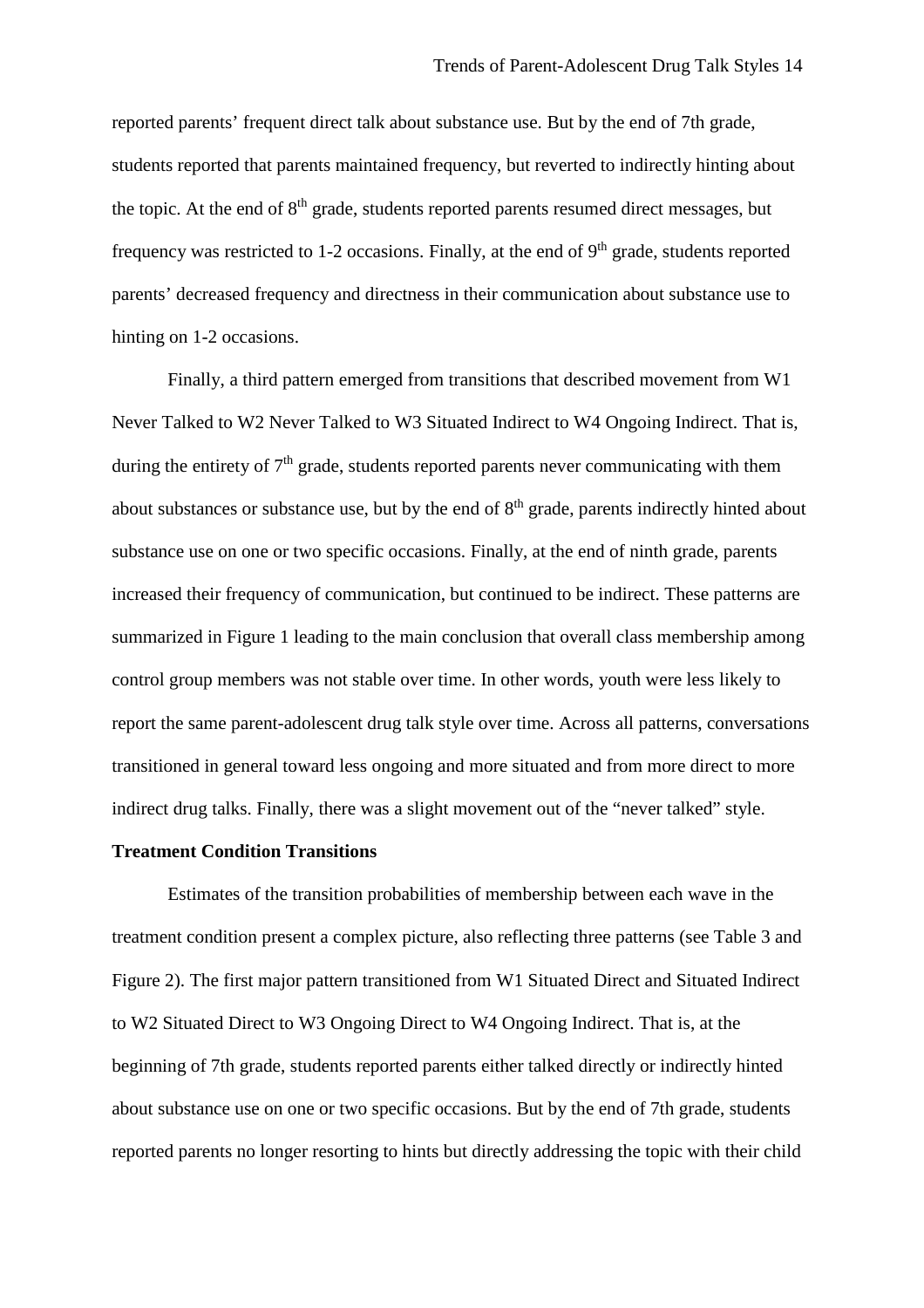on one or two specific occasions. By the end of 8<sup>th</sup> grade, students reported that parents increased the frequency of their direct communication about substance use. Finally, by the end of 9th grade parents maintained frequency of their messages, but became less direct and relied on hints.

The second pattern, originated in W1 Ongoing Direct and transitioned to W2 Ongoing Indirect to W3 Ongoing Indirect. This pattern did not show a clear transition from W3 Ongoing Indirect to W4 drug talk style. That is, at the beginning of 7th grade, students reported parents were already frequently talking with them directly about substance use. By the end of  $7<sup>th</sup>$  grade and sustained through  $8<sup>th</sup>$  grade parents reduced directness, but frequently provided hints. No significant pattern of change occurred in this group as they moved into 9<sup>th</sup> grade. Finally, the third pattern demonstrated transitions from W1 Never Talked to W2 Never to W3 Situated Direct to W4 Ongoing Direct. That is, during the entirety of 7th grade, students reported parents never communicating with them about substances or substance use, but by the end of 8th grade, parents had directly talked about substance use on one or two specific occasions. Continuing in directness and increasing in frequency by the end of ninth grade, parents frequently and directly talked with students about substance use.

There also were a series of transitions that involved only two or three waves but do not radiate through the entire time period. For treatment participants, most of the styles remained stable during the first transition (W1  $\rightarrow$  W2) but later transitioned to different styles  $(W2 \rightarrow W3$  and  $W3 \rightarrow W4$ ). As summarized in Figure 2, overall, the main finding is that treatment group participants tended to transition out of the "never talked" class and regardless of where they started were most likely to move to more direct and ongoing styles.

## **Comparison of Control and Treatment Condition Transitions**

We address the second research question by comparing major transitions across four waves between control and treatment conditions. The main difference was from W1 Ongoing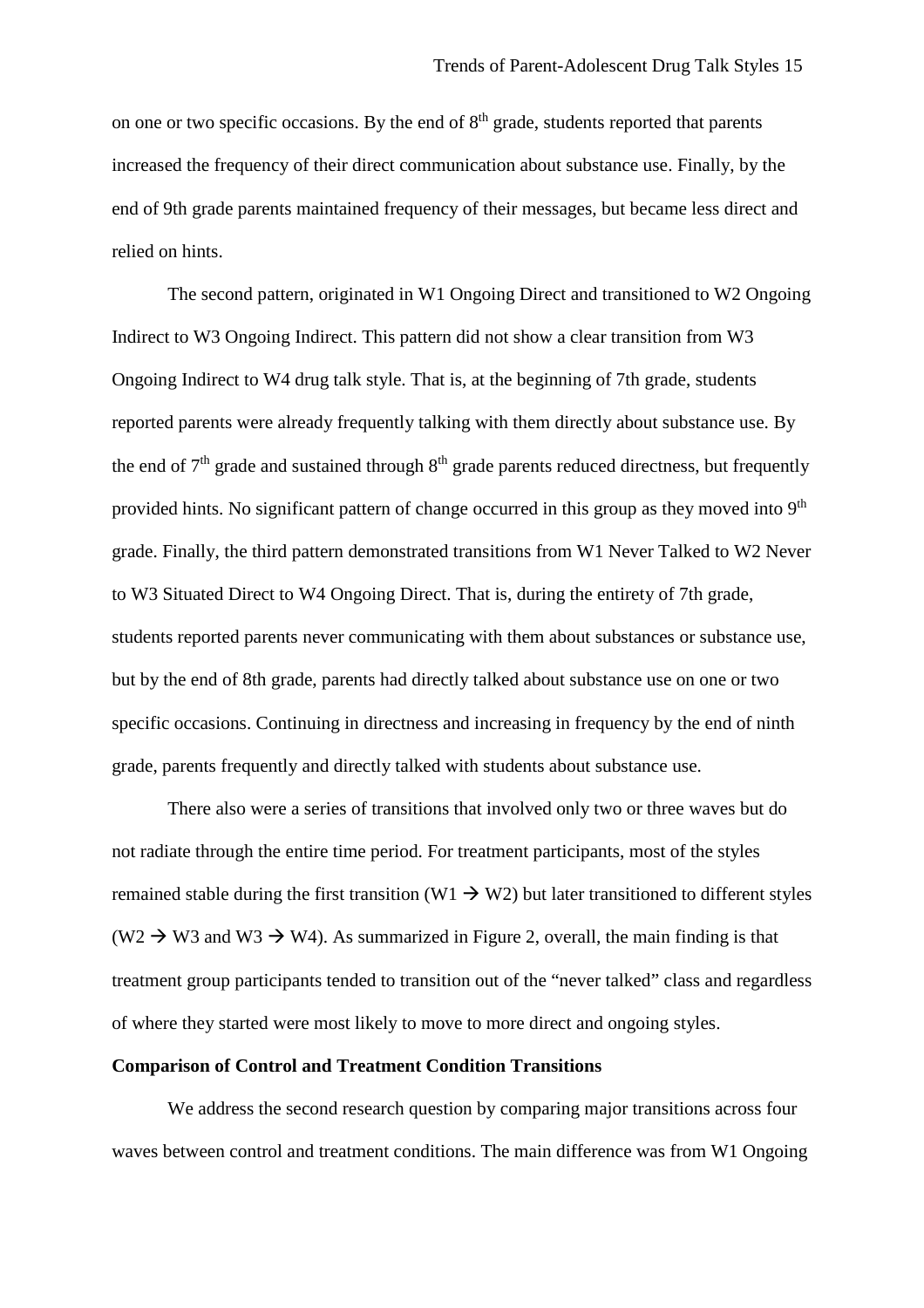Direct. For the control group, this drug talk style transitioned to W2 Ongoing Indirect whereas the treatment group was more likely to stay in the same style of W2 Ongoing Direct. That is, throughout the year students were in the  $7<sup>th</sup>$  grade and receiving the 10-week substance use intervention, parents sustained frequent and direct communication about substance use; whereas, parents of youth not receiving the intervention became more indirect in their communication, providing frequent reminders and hints about substance use rather than directly addressing the topic.

In summary, the main differences occurred in transitions between W2 and W4, particularly at W3—by the end of  $8<sup>th</sup>$  grade. For youth in the control condition there was a clear progression to direct conversations between W2 (end of  $7<sup>th</sup>$  grade) and W3 (end of  $8<sup>th</sup>$ grade) and a move toward indirect conversations as they moved to  $W4$  (end of  $9<sup>th</sup>$  grade). Youth in the treatment condition, however, manifested a different pattern. Their transitions between  $W2\rightarrow W3$  and  $W3\rightarrow W4$  were predominately marked by a move from indirect to direct and from situated to ongoing. The main pattern was as follows: Never talked moved to the situated direct style (96% probability from W2 to W3 and 84% probability from W3 to W4); situated indirect moved to situated direct (71% probability from W2 to W3 and 74% probability from W3 to W4); and, situated direct moved to ongoing direct (96% probability from W2 to W3 and 84% probability from W3 to W4). Overall, the typical trajectory for parents of youth in the control condition was to have "the talk" and then subsequently deescalate; that is, then decrease directness and/or frequency of communication about substance use. However, for youth receiving the substance use prevention intervention, parents tended to increase or sustain frequency and directness of communication about substance use.

## **Discussion**

Findings from this study depicts and describes changes in parent-adolescent drug talk styles from the beginning of  $7<sup>th</sup>$  grade to the end of  $9<sup>th</sup>$  grade. Findings suggest a changing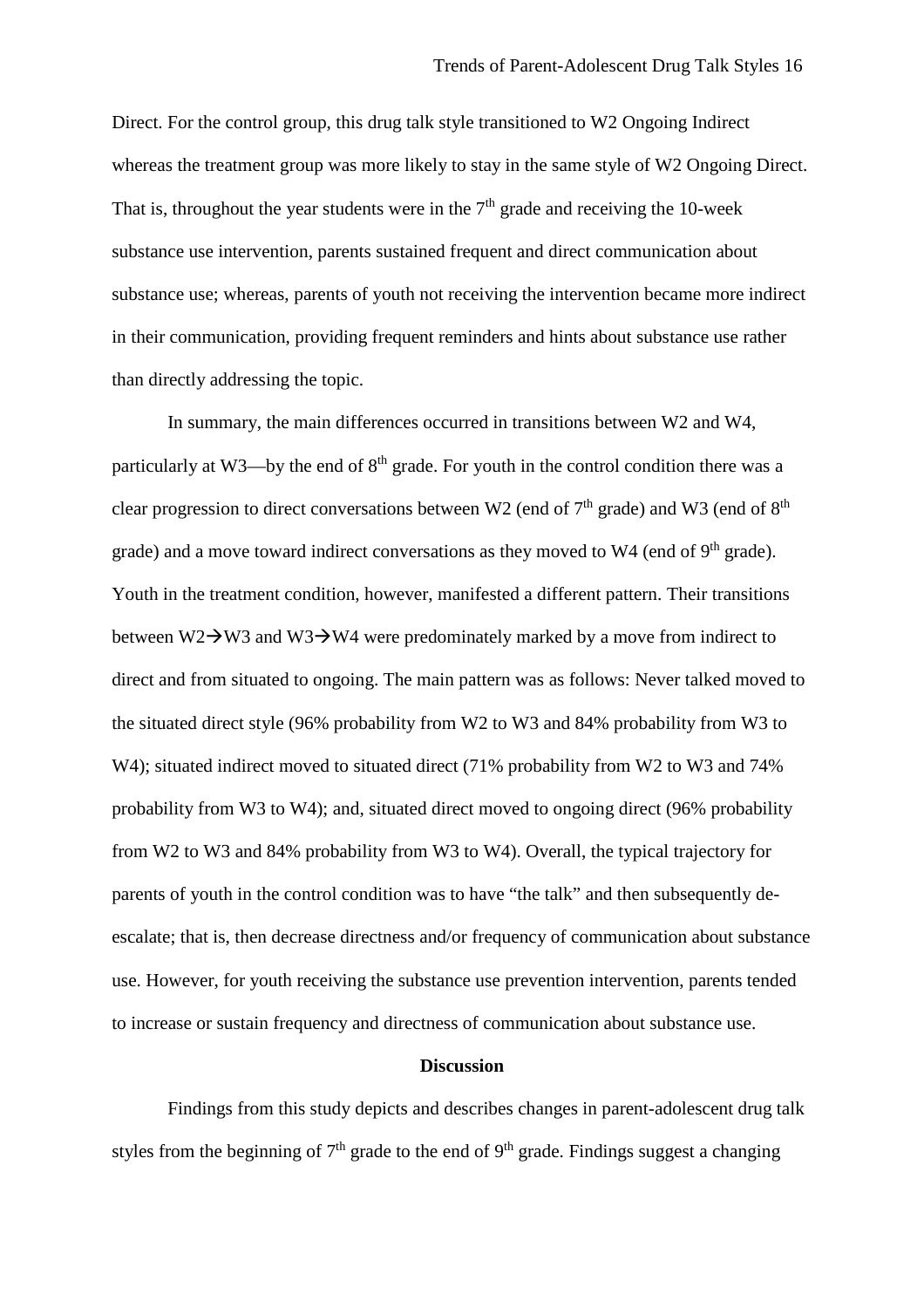trend in drug talk styles during this developmental period. Additionally, observed differences between youth in control and treatment conditions suggests a potentially unintended effect of school-based substance use prevention intervention efforts on parent-adolescent communication in the home. We discuss relevant developmental issues, potential intervention effects, and suggest future research directions in the context of this study's strengths and weaknesses.

## **Overall trends: Developmental issues**

Developmentally, the transition from W2 (end of  $7<sup>th</sup>$  grade) to W3 (end of  $8<sup>th</sup>$  grade) seems to be the crucial period (See Figure 1 and 2) for parent-adolescent communication about substance use. The most movement was discovered during this transition, regardless of intervention condition. The major trend was for this development period was for parents to never talk about substance use with their child to addressing it either directly or indirectly by the end of  $8<sup>th</sup>$  grade. This increased attention to addressing substance use with youth is promising given the importance of parent-child communication during this crucial period. While one would hope for frequent drug talks earlier than  $8<sup>th</sup>$  grade, at least it appears that parents and youth naturally come to discuss substances during a period of potentially escalating risk. These changes may indicate that parents of youth in the rural schools in our sample viewed this transition as an appropriate time to find situations to specifically address drug use in the lives of their adolescents.

In addition, the major trend toward infrequent, situated direct and indirect styles was also found in both conditions from W2 to W3. This trend, as youth transitioned from  $7<sup>th</sup>$ grade to  $8<sup>th</sup>$  grade, may be explained by adolescents' greater exposure to substances as they get older, necessitating ongoing parental intervention. According to national surveys (Substance Abuse and Mental Health Services Administration, 2013), drug use increases steadily as youth progress through adolescence and parents seem intuitively aware of this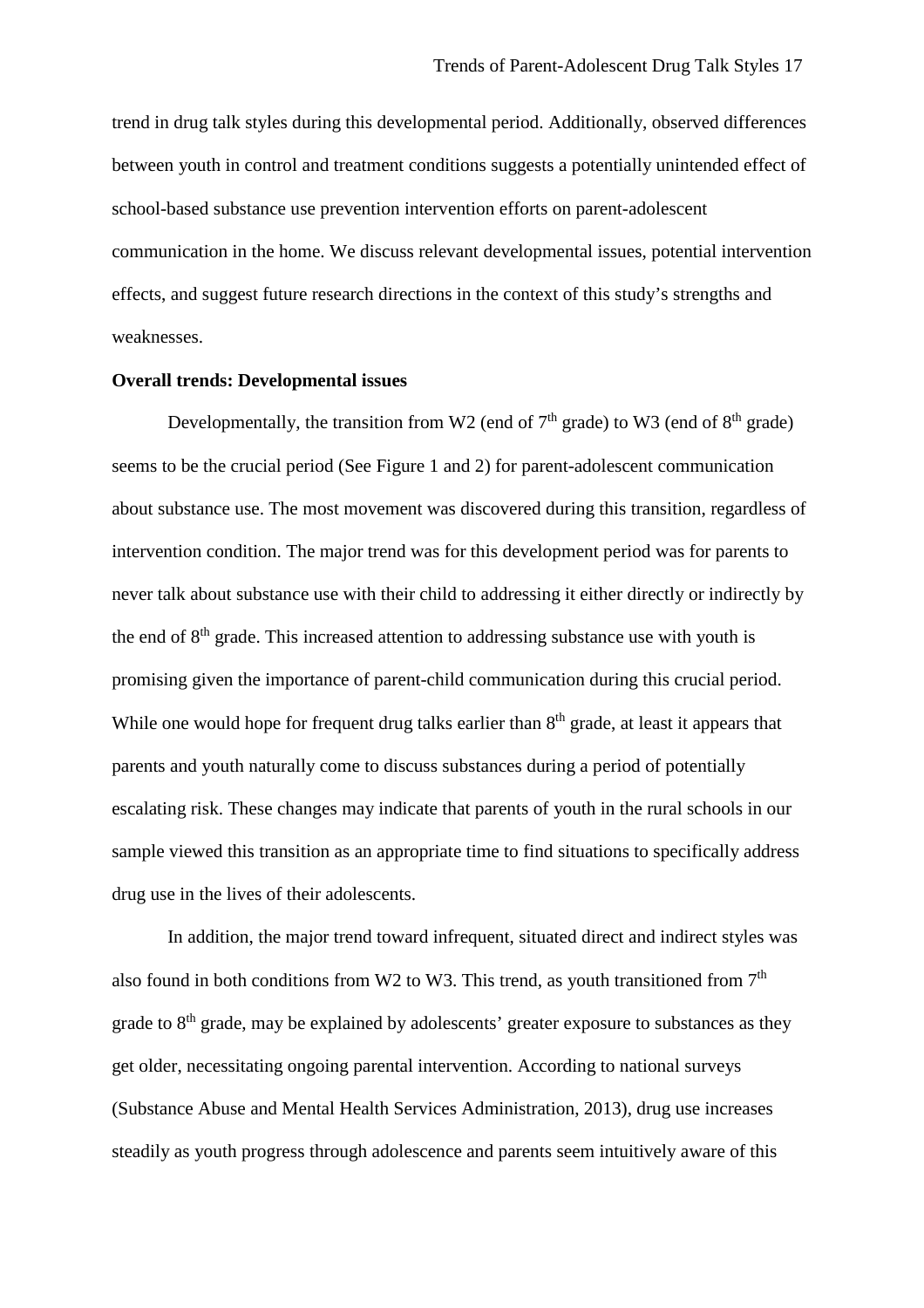transition. The rural geographic location may provide another explanation for increased attention to communicating about substance use. Evidence shows that rural youth reported higher rates of past year use of alcohol and other illicit drugs (Lambert, Gale, & Hartley, 2008) and higher prevalence of past month of tobacco and alcohol use than urban youth (Gfroerer, Larson, & Colliver, 2007). It is plausible to assume that parents living in rural areas may consider their geographic location an additional risk factor for their adolescent and initiate drug talks as a tool for prevention or the drug talk might be in reaction to an adolescents' actual use of a substance.

## **Potential intervention effects**

Important differences in parent-adolescent drug talks were observed for those students who received the school-based substance use prevention intervention (treatment condition) and those who did not (control condition). While both groups reported that their parents addressed the topic of substance use more frequently or directly between  $7<sup>th</sup>$  and  $8<sup>th</sup>$  grades, parents of adolescents receiving the intervention were more likely to use more frequent and direct styles during the year of the intervention  $(W1 \rightarrow W2)$  and this differential trend continues in later years.

For those youth not receiving the school-based intervention, once parents had "the talk" with their adolescent, they appeared to be satisfied and de-escalate their efforts, thereafter relying on indirect messages (See Figure 1). Perhaps the 9th grade talks were perceived as reminder or maintenance messages, merely reinforcing the direct messages previously shared. In any case, these conversations became less direct and were less likely to be frequent or ongoing. On the other hand, our analysis indicates that in the treatment condition, not only were more of the immediate conversations direct in style but over time they became increasingly direct and frequent (See Figure 2). Thus, treatment conversations steadily moved toward being direct and frequent while control conversations moved toward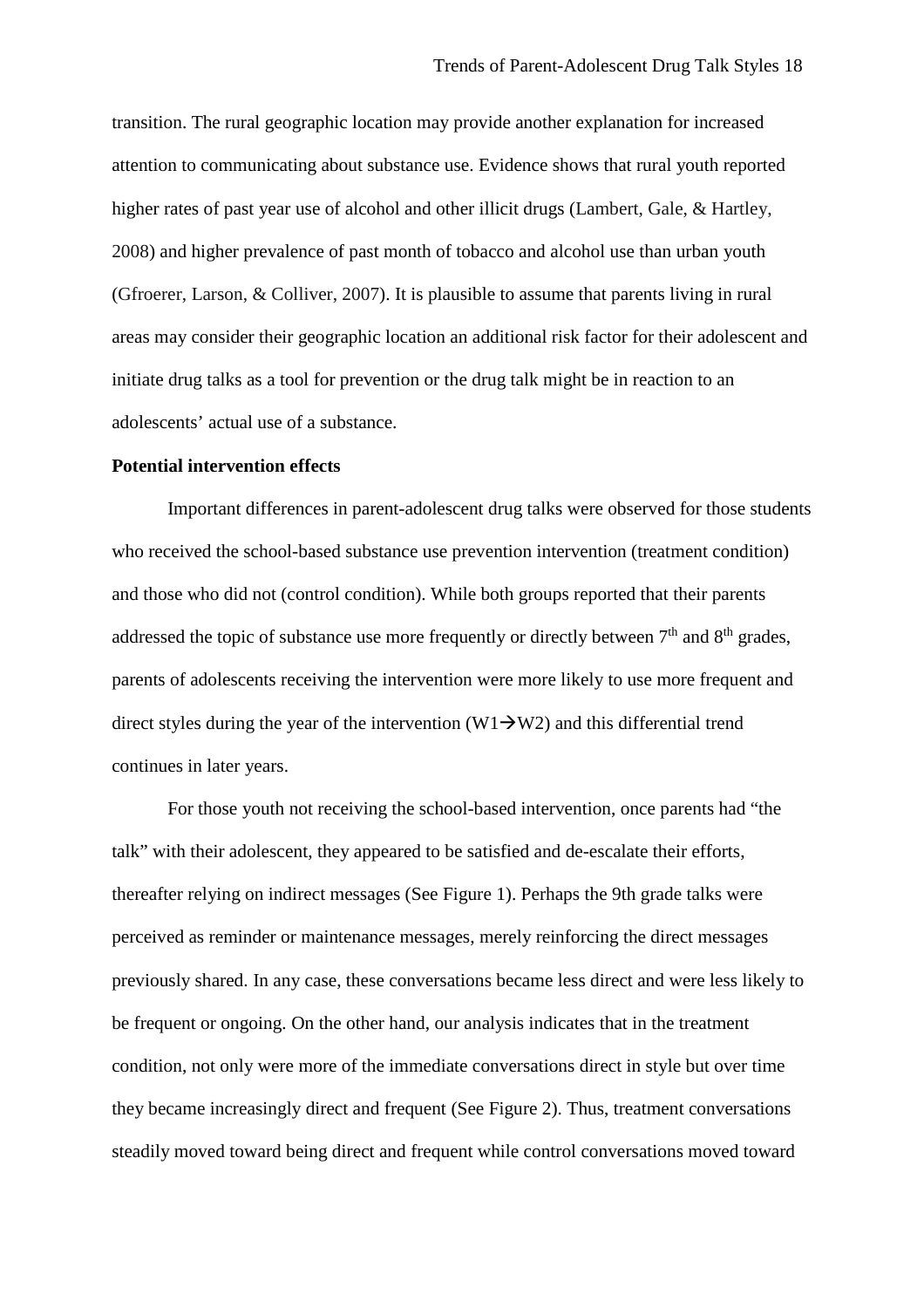infrequent direct conversations initially, but then settled into an approach that was indirect.

A second major difference between groups is the frequency of parental use of the "never talked" style. Over time, treatment participants were significantly less likely than control participants to report their parents "never talked" to them about substance use. It appears that when youth participate in a school-based substance use prevention program such as kiR, parent-adolescent communication about drugs is more likely to occur even if the curriculum does not directly address call for this communication.

Differential patterns between the treatment and control conditions suggest additional intervention effects of the *keepin' it REAL* program. Overall, parents of youth who receive the program are more likely to have direct and frequent talks about substance use. This is potentially important since Miller-Day and Dodd (2004) claim that ongoing, frequent and direct talks are the most effective style over time because they effectively reinforce anti-drug norms and attitudes. This interaction between school and home also accords with Bronfrenbrenner and Morris' (2006) description of the mesosystem within an ecological theory of family development. In this theory, elements in a family's microsystem (e.g., school, peers, and family members) mutually influence one another, which would explain how a school-based intervention without parent-adolescent communication content would impact family processes. Finally, the finding also aligns with previous research on substancespecific communication. Pettigrew et al. (2018) demonstrated that external experiences within a family's ecological environment—including school-based prevention programing have "triggered" drug talks between parents and youth, particularly encouraging an ongoing direct style of communicating about substance use. It is possible that knowing a child is receiving a substance use prevention curriculum in school and/or the child discussing the program at home may heighten parents' awareness of substances and substance use in their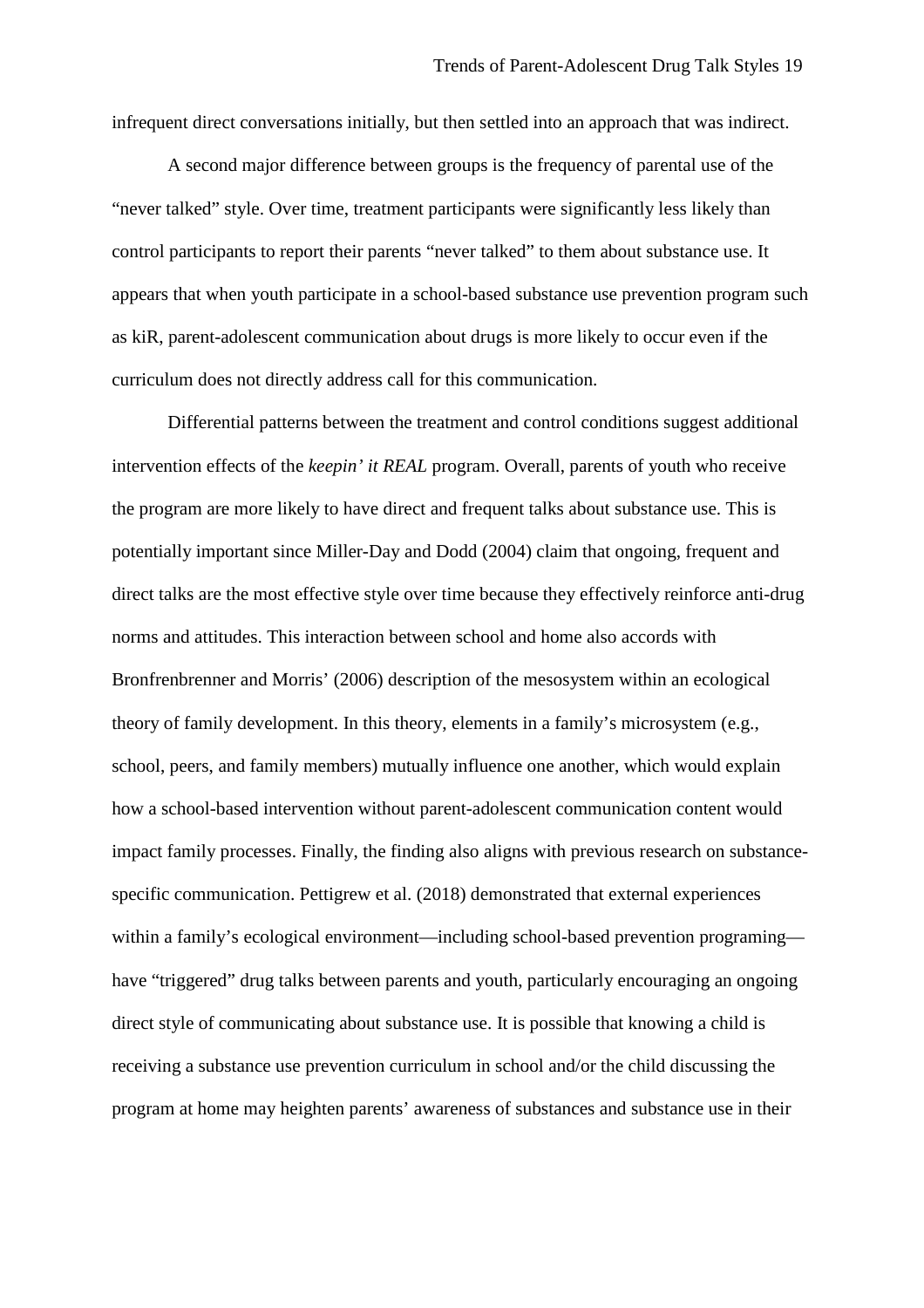adolescents' lives. Either or both of these processes may have prompted parents to be more direct in their prevention messaging following the  $7<sup>th</sup>$  grade curriculum.

## **Limitations and directions for future research**

Although the present study provides significant implications, it is not without limitations. First, this study uses a single scenario to represent each drug talk style of parentadolescent communication. In other words, even though they had 6 possible choices for each scenario (one for each of the four styles, "never talk", other), we presented only one situation for each style to predict class membership. Therefore, we could not run a latent profile analysis to confirm the number of latent classes and to test the model fit indices. Additional indicators will, potentially, add capability to statically test and confirm a latent profile analysis and a latent transition analysis.

Second, the results of latent transition analyses predicted the latent transition probabilities among four styles and "never talked" over four waves. Conceptually, any transition from one of the four drug talk styles to "never talked" did not make sense because adolescent responses reporting one of the four styles at the base wave and "never talked" at later waves (e.g., wave 2, 3, and 4) were removed for the analyses. However, latent transition analyses did yield estimates of transitional probabilities from one of the four styles to "never talked" over time. According to Collins and Lanza (2010), latent transition probabilities are estimated based on latent class prevalence, incidences of transitions between latent classes, and adjustment of measurement error. In this respect, we found a discrepancy between conceptual expectations (i.e., that they could not transition from having talked using one of the style to saying they never talked) and statistical results. Nonetheless, the study's findings are noteworthy since it is the first study to take the person-centered approach to examine individuals' changes of drug talk styles over time.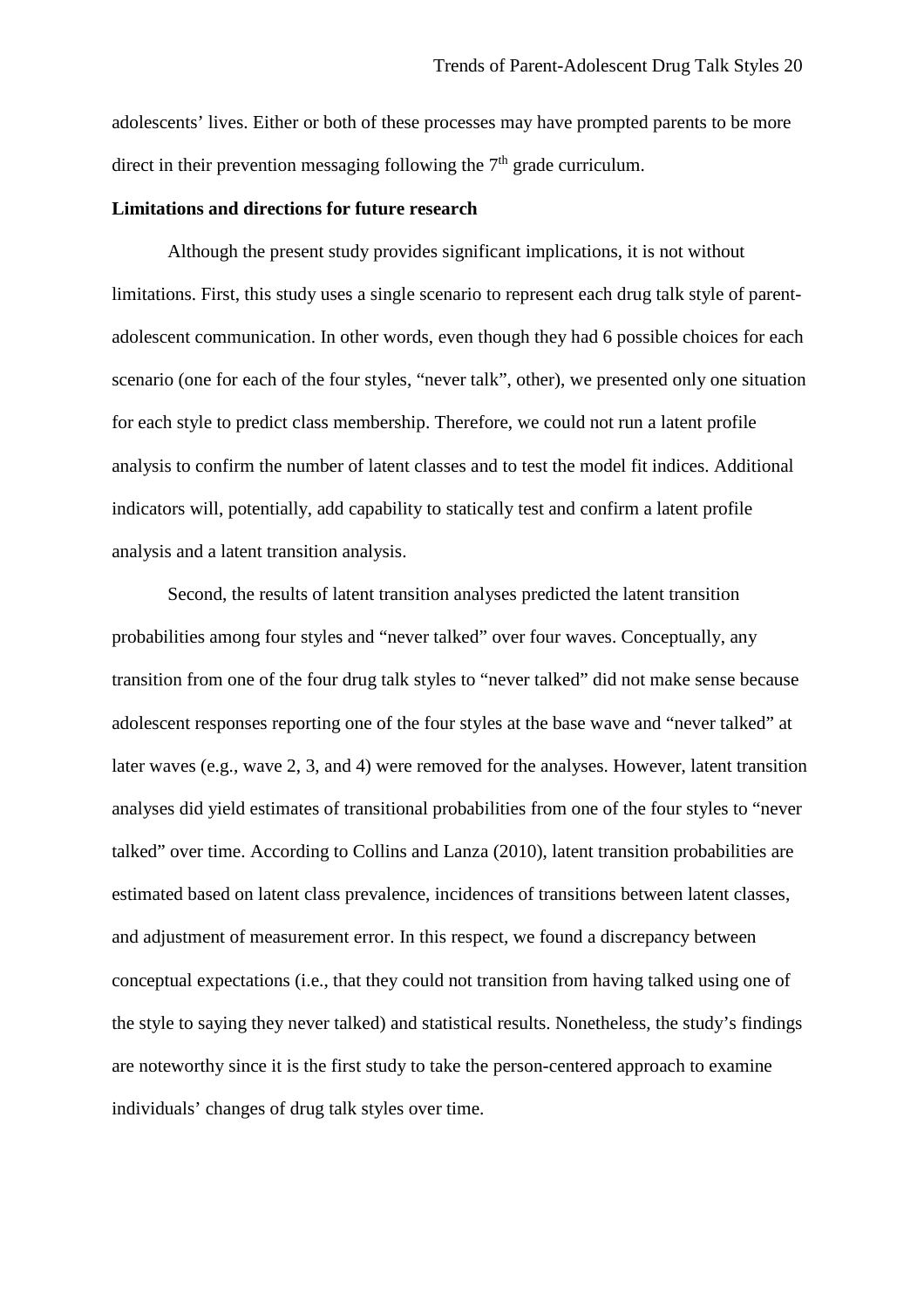Third, we acknowledge the importance of providing a time frame for adolescents to reflect their drug talk styles with parents in future research. The present study used a single item asking if they have ever engaged in one of parent-adolescent drug talk styles. Designating a certain time frame to reflect drug talk styles (e.g., past 6 months) may help adolescents more accurately report their drug talk style. It is also recommended that scholars further explore how youth evaluate drug talks. Each style can result in positive and negative experiences and youth's perceptions of styles may reinforce or diminish the effects of the messages. For example, adolescents who have positive associations or are satisfied with their parent's style may have better outcomes than those youths who have negative associations or who are dissatisfied. Not only is it important to understand parental styles of approaching their role as prevention agents, but it is also imperative to understand youth evaluations of these styles.

Lastly, although the present study provides insightful descriptions of longitudinal transitions of drug talk styles over time, these transitions are not linked to youth outcomes in this study. Considering previous literature on targeted parent-adolescent communication about alcohol predicting youth alcohol and other drug use (Kam & Middleton, 2013; Shin & Hecht, 2013; Shin, Lee, Lu, & Hecht, 2016), future research should further investigate the effects of different drug talk styles on youth attitudes and behaviors.

In conclusion, the present study examines the longitudinal transitions of parentadolescent drug talk styles over time and further compares if those changes differ in youth with/without the school-based intervention. Based on the latent transition analyses, the findings suggest that these conversations showed increasing likelihood of occurring during the critical transition from  $7<sup>th</sup>$  to  $8<sup>th</sup>$  grades and generally moved toward a more direct style of drug talk during this crucial period. The trend toward directness was maintained by parents of youth in the treatment group as the adolescents transitioned into high school and further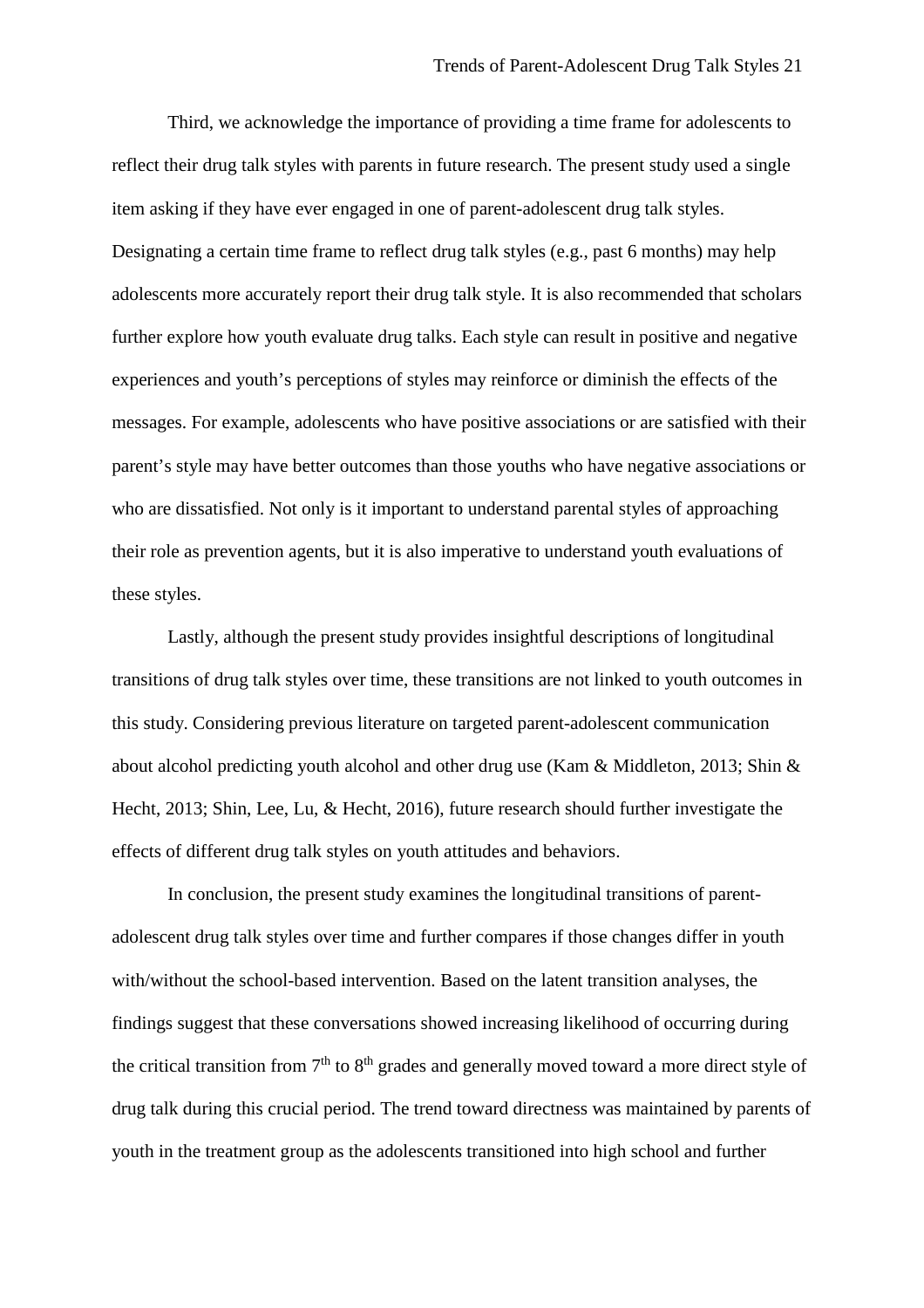became part of their ongoing conversations rather than situated conversations. However, the trend for parents of youth in the control group was to move toward more indirect and situated messages as they move toward high school perhaps leaving their youth vulnerable to increasing pressure to use combined with availability. Intervention effects of school-based prevention programs on family communication should be explored in future research, even in programs that do not directly address parent-adolescent communication.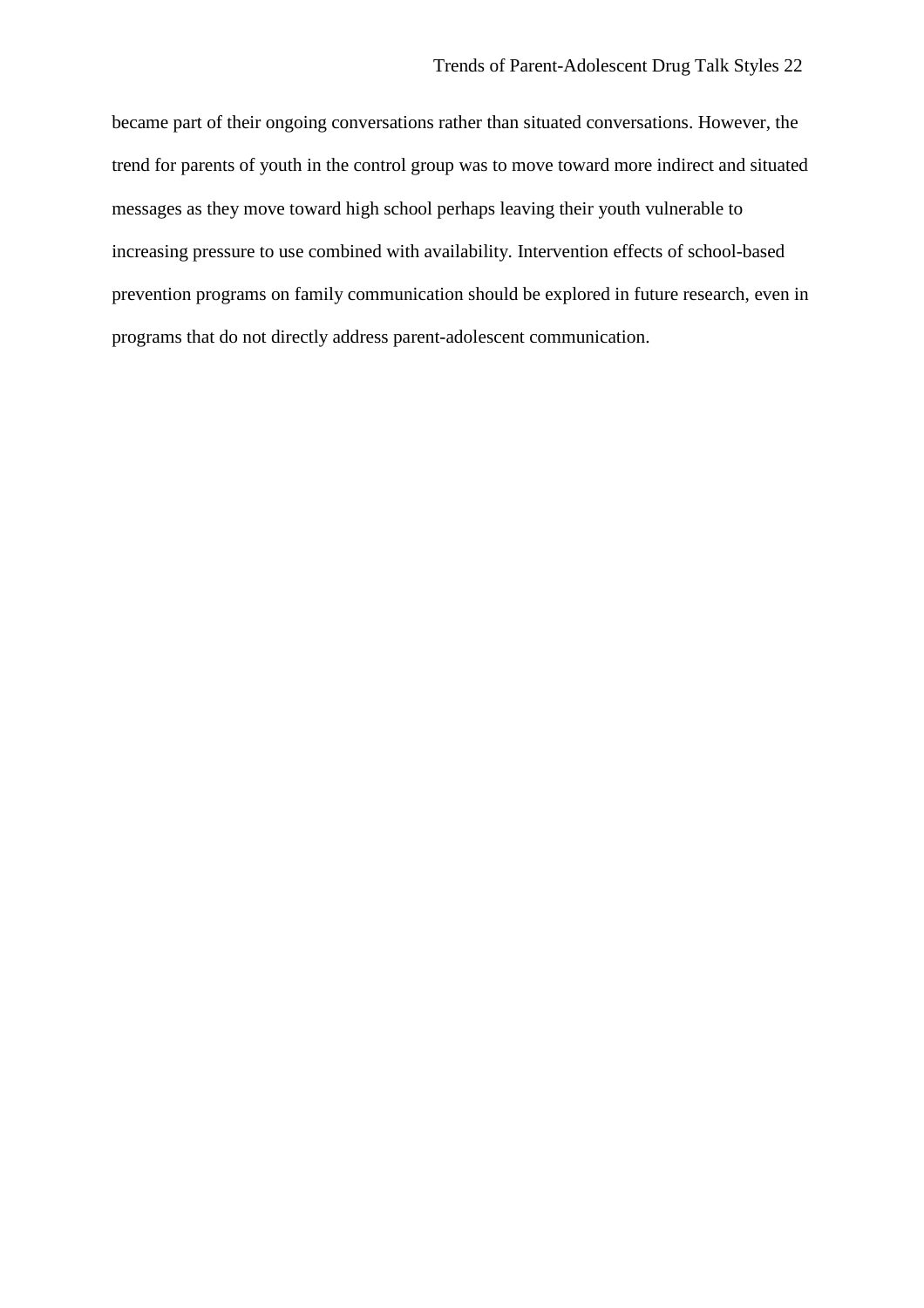#### References

American Cancer Society (2017). *Alcohol use and cancer*. Retrieved from https://www.cancer.org/cancer/cancer-causes/diet-physical-activity/alcohol-use-andcancer.html

Boone, T. L., & Lefkowitz, E. S. (2007). Mother-adolescent health communication: Are all conversations created equally? *Journal of Youth and Adolescence*, *36*, 1038-1047. doi: 10.1007/s10964-006-9138-2

Bowen, M. (1978). *Family therapy in clinical practice*. New York, NY: Jason Aronson.

- Bray, B. C., Lanza, S. T., & Collins, L. M. (2010). Modeling relations among discrete developmental processes: A general approach to associative latent transition analysis. *Structural Equation Modeling*, *17*, 541-569. doi: 10.1080/10705511.2010.510043
- Bronfenbrenner, U., & Morris, P. A. (2006). The bioecological model of human development. In W. Damon & R. M. Lerner (Eds.), *Handbook of child psychology*   $(6<sup>th</sup>$  ed., pp. 793-828). Hoboken, NJ: Wiley.
- Choi, H. J., Hecht, M. L., & Smith, R. A. (2017). Investigating the potential impact of social talk on prevention through social networks: The relationships between social talk and refusal self-efficacy and norms. *Prevention Science, 18*, 459-468. doi:10.1007/s11121-017-0764-6
- Choi, H. J., Krieger, J. L., & Hecht, M. L. (2013). Reconceptualizing efficacy in substance use prevention research: Refusal response efficacy and drug resistance self-efficacy in adolescent substance use. *Health Communication*, *28*, 40-52. doi:10.1080/10410236.2012.720245
- Choi, H. J., Miller-Day, M., Shin, Y., Hecht, M. L., Pettigrew, J., Krieger, J. L., & Graham, J. W. (2017). Parent prevention communication profiles and adolescent substance use: A latent profile analysis and growth mixture model. *Journal of Family*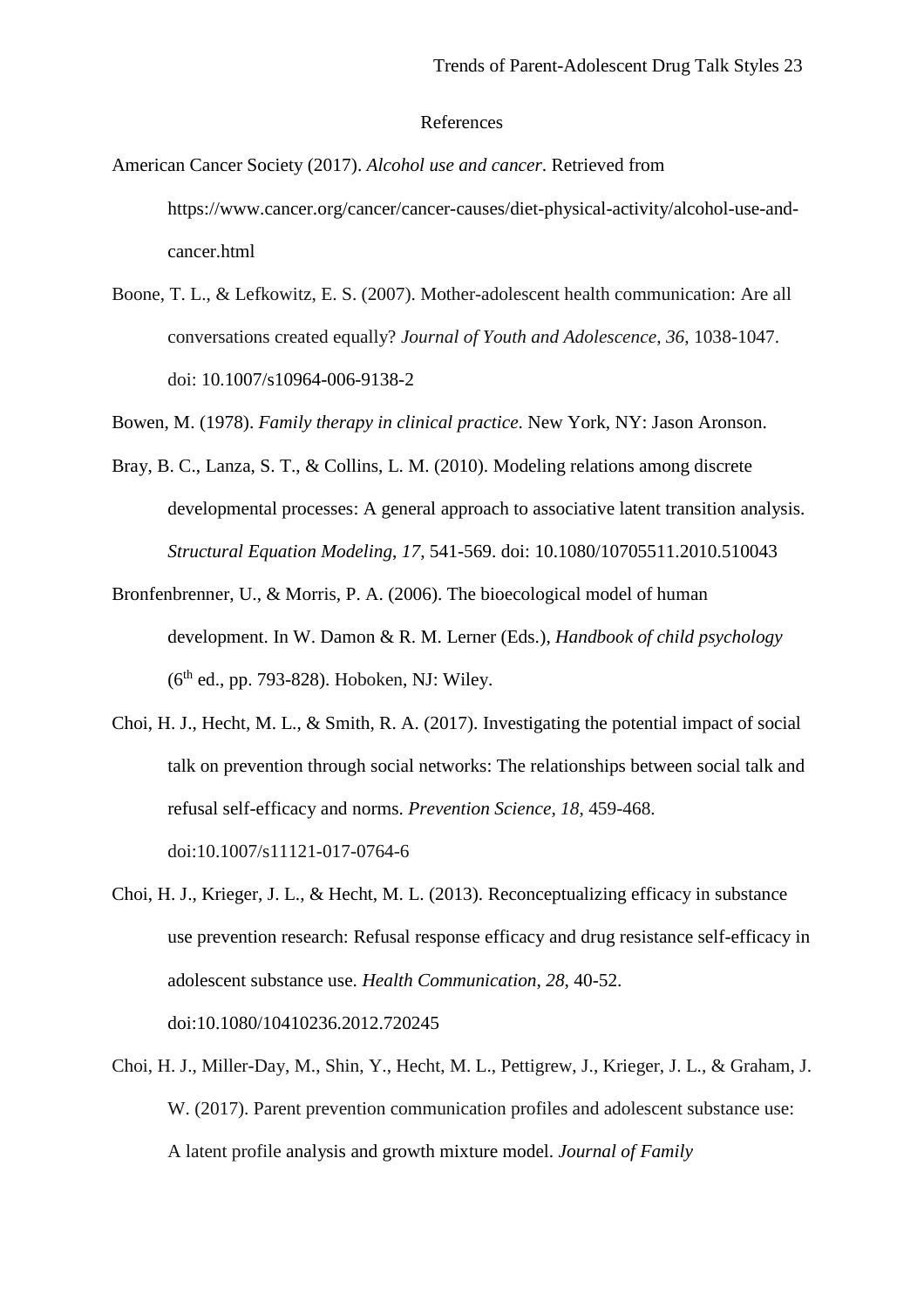*Communication*, *17*, 15-32. doi.org/10.1080/15267431.2016.1251920

- Colby, M., Hecht, M. L., Miller-Day, M. L., Krieger, J. L., Syvertsen, A. K., Graham, J. W., & Pettigrew, J. (2013). Adapting school-based substance use prevention curriculum through cultural grounding: A review and exemplar of adaptation processes for rural schools. *American Journal of Community Psychology*, *51*, 190-205. doi: 10.1007/s10464-012-9524-8
- Collins, L. M., & Lanza, S. T. (2010). *Latent class and latent transition analysis with applications in the social, behavioral, and health sciences*. Hoboken, NJ: Wiley.
- D'Amico, E. J., Ellickson, P. L., Collins, R. L., Martino, S., & Klein, D. J. (2005). Processes linking adolescent problems to substance-use problems in late young adulthood. *Journal of Studies on Alcohol*, *66*, 766-775. doi: 10.15288/jsa.2005.66.766
- Elek, E., Wagstaff, D. A., & Hecht, M. L. (2010). Effects of the  $5<sup>th</sup>$  and  $7<sup>th</sup>$  grade enhanced versions of the *keepin' it REAL* substance use prevention curriculum. *Journal of Drug Education*, *40*, 61-79. doi:10.2190/DE.40.1.e
- Gfroerer, J. C., Larson, S. L., & Colliver, J. D. (2007). Drug use patterns and trends in rural communities. *The Journal of Rural Health*, *23*, 10-15. doi:10.1111/j.1748-0361.2007.00118.x
- Gosin, M., Marsiglia, F. F., & Hecht, M. L. (2003). *keepin' it REAL*: A drug resistance curriculum tailored to the strengths and needs of pre-adolescents of the southwest. *Journal of Drug Education*, *33*, 119-142. doi:10.1080/10810730903528017
- Graham, J. W., Pettigrew, J., Miller-Day, M., Krieger, J. L., Zhou, J. & Hecht, M. L. (2014). Random assignment of schools to groups in the drug resistance strategies rural project: Some new methodological twists. *Prevention Science*, *15*, 516-525*.* doi:10.1007/s11121013-0403-9

Griffin, K. W., Scheier, L. M., Botvin, G. J., & Diaz, T. (2000). Ethnic and gender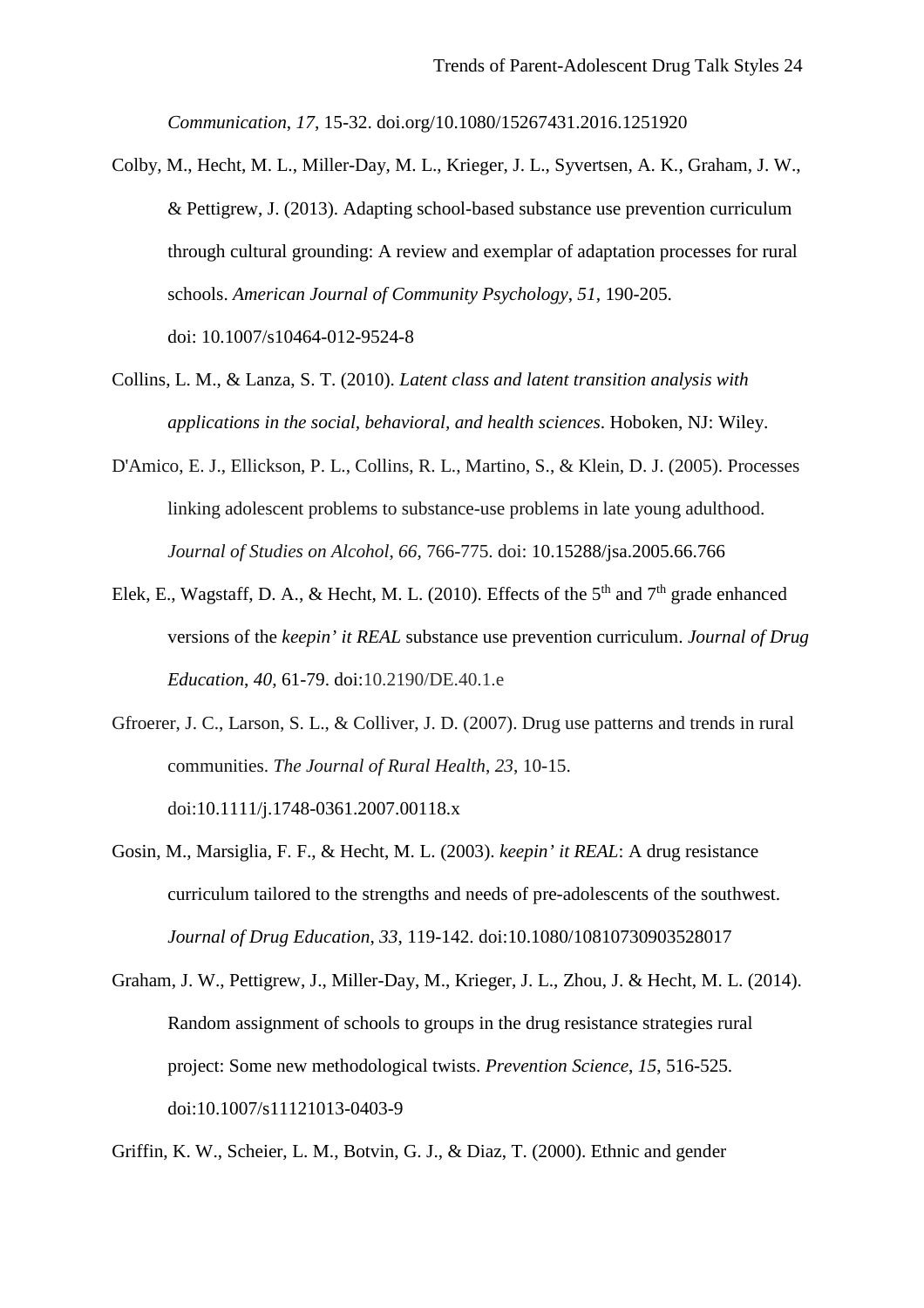differences in psychosocial risk, protection, and adolescent alcohol use. *Prevention Science*, *1*, 199-212. doi:10.1023/A:1026599112279

- Hargreaves, D. S., McVey, D., Nairn, A., & Viner, R. M. (2013). Relative importance of individual and social factors in improving adolescent health. *Perspectives in Public Health*, *133*, 122-131. doi:10.1177/1757913912472417
- Hecht, M. L., Graham, J. W. & Elek, E. (2006). The drug resistance strategies intervention: Program effects on substance use. *Health Communication*, *20*, 267-276. doi:10.1207/s15327027hc2003\_6
- Kam, J. A., Basinger, E. D., & Abendschein, B. (2015). Do adolescent perceptions of parents' alcohol consumption undermine or enhance what parents say about alcohol? The interaction between verbal and nonverbal messages. *Communication Research, 44*, 319-347. doi:10.1177/0093650214565922
- Kam, J. A., & Middleton, A. V. (2013). The associations between parents' references to their own past substance use and youth's substance use beliefs and behaviors: A comparison of Latino and European American youth. *Human Communication Research*, *39*, 208-229. doi:10.1111/hcre.12001
- Kam, J. A., & Miller-Day, M. (2017). Introduction to special issue. *Journal of Family Communication*, *17*, 1-14. doi: org/10.1080/15267431.2016.1251922
- Kelly, K. J., Comello, M. L., & Hunn, L. C. (2001). Parent-child communication, perceived sanctions against drug use, and youth drug involvement. *Adolescence*, *37*, 775-787.
- Koning, I. M., Vollebergh, W. A., Smit, F., Verdurmen, J. E., Van Den Eijnden, R. J., Ter Bogt, T. F., . . . Engels, R. C. (2009). Preventing heavy alcohol use in adolescents (PAS): Cluster randomized trial of a parent and student intervention offered separately and simultaneously. *Addiction*, *104*, 1669-1678. doi:10.1111/j.1360-0443.2009.02677.x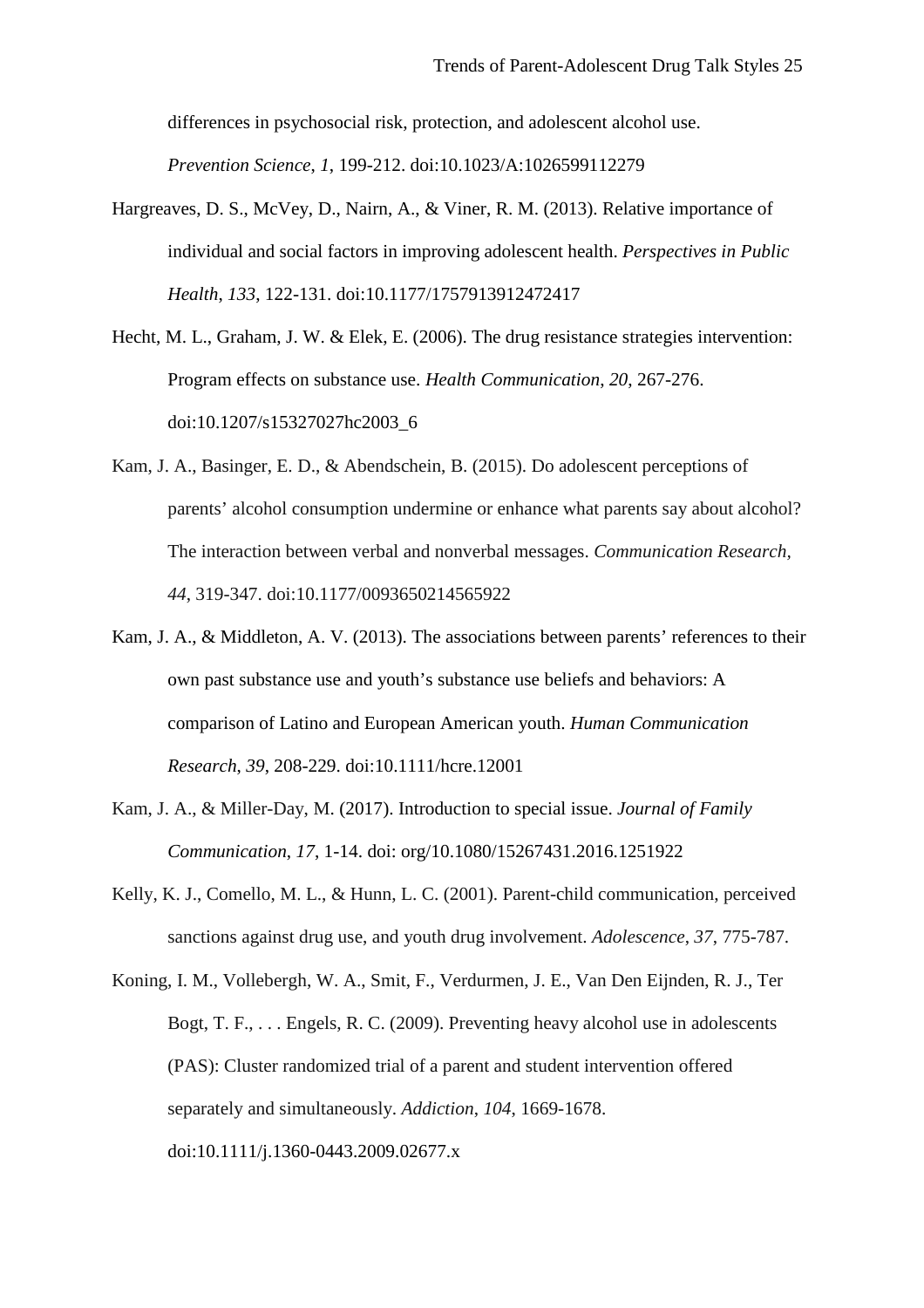- Kosterman, R., Hawkins, J., Guo, J., Catalano, R., & Abbott, R. (2000). The dynamics of alcohol and marijuana initiation: Patterns and predictors of first use in adolescence. *American Journal of Public Health*, *90*, 360–366. doi:10.1111/hcre.12001
- Kumpfer, K. L, Alvarado, R., & Whiteside, H. O. (2003). Family-based interventions for substance use and misuse prevention. *Substance Use & Misuse*, *38*, 1759-1787. doi: 10.1081/JA-120024240
- Lambert, D., Gale, J. A., & Hartley, D. (2008). Substance abuse by youth and young adults in rural America. *The Journal of Rural Health*, *24*, 221-228. doi: 10.1111/j.1748- 0361.2008.00162.x
- Larkey, L. K., & Hecht, M. L. (2010). A model of effects of narrative as culture-centric health promotion. *Journal of Health Communication*, *15*, 114-135. doi:10.1080/10810730903528017
- Madras, B. K. (2010). Office of national drug control policy. *Annals of the New York Academy of Sciences*, *1187*, 370-402. doi:10.1111/j.1749-6632.2009.05278.x
- McCabe, S. E., West, B. T., Morales, M., Cranford, J. A., & Boyd, C. J. (2007). Does early onset of non‐medical use of prescription drugs predict subsequent prescription drug abuse and dependence? Results from a national study. *Addiction*, *102*, 1920-1930. doi:10.1111/j.1360-0443.2007.02015.x.
- Miech, R. A., Johnston, L. D., O'Malley, P. M., Bachman, J. G., & Schulenberg, J. E. (2015). *Monitoring the Future national survey results on drug use*, *1975–2014: Volume I, secondary school students*. Ann Arbor, MI: Institute for Social Research, The University of Michigan.
- Miller-Day, M. (2008). Talking to youth about drugs: What do youth say about parental strategies? *Family Relations*, *57*, 1-12. doi:10.1111/j.1741-3729.2007.00478.x

Miller-Day, M., & Hecht, M. L. (2013). Narrative means to preventative ends: A narrative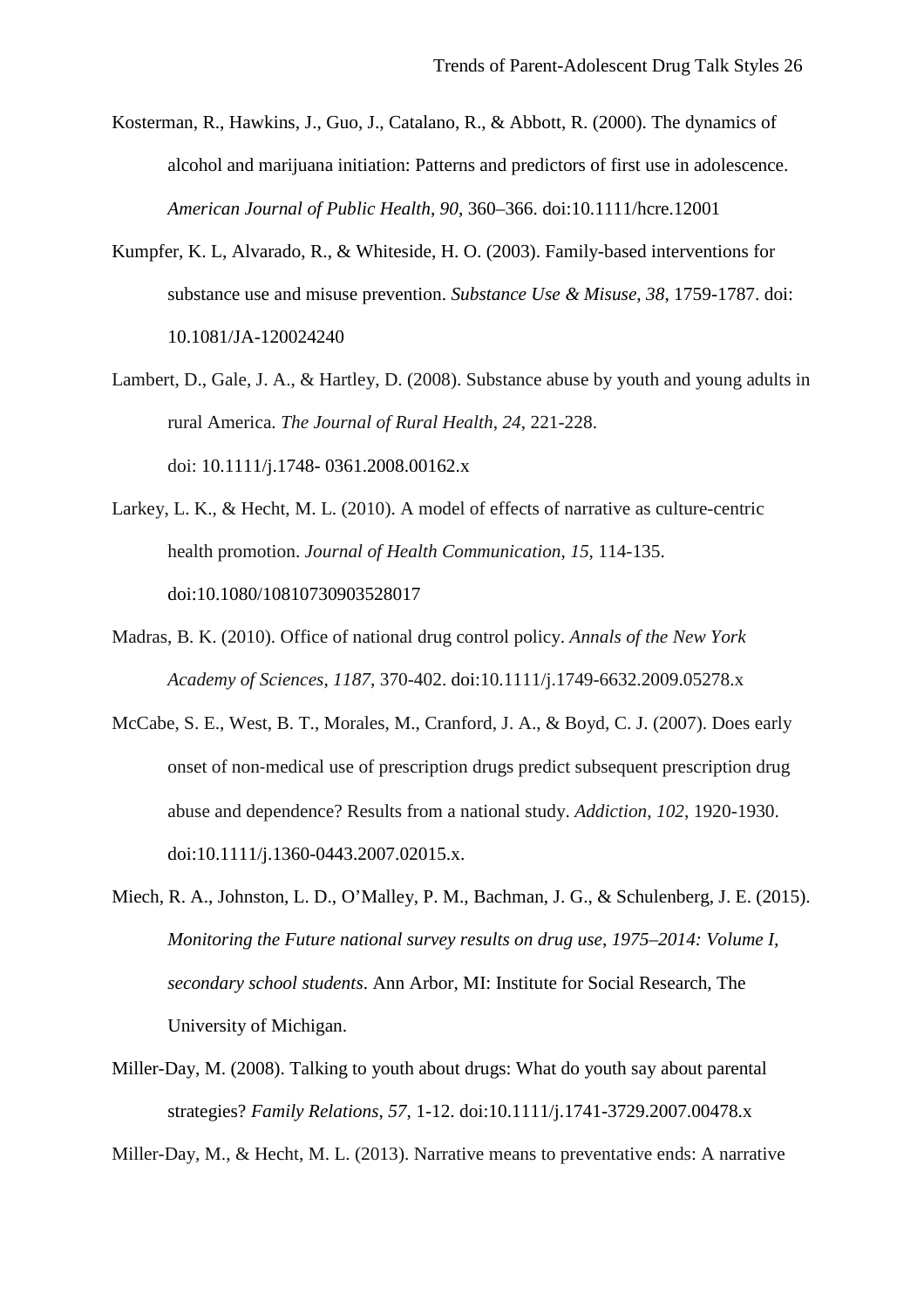engagement framework for designing prevention interventions. *Health Communication*, *28*, 657-670. doi:10.1080/10410236.2012.762861

- Miller-Day, M., & Dodd, A. (2004). Toward a descriptive model of parent-offspring communication about alcohol and other drugs. *Journal of Social and Personal Relationships*, *21*, 69-91. doi:10.1177/0265407504039846
- Miller-Day, M., & Kam, J. A. (2010). More than just openness: Developing and validating a measure of targeted parent-child communication about alcohol. *Health Communication*, *25*, 293-302. doi:10.1080/10410231003698952
- Murthy, V. H. (2017). Facing addiction in the United States: The surgeon general's report of alcohol, drugs, and health. *Journal of American Medical Association*, *317*, 133-134. doi:10.1001/jama.2016.18215
- Muthén, L. K., & Muthén, B. O. (2008-2015). *Mplus User's Guide* (6<sup>th</sup> ed.). Los Angeles, CA: Muthén & Muthén.
- Nagin, D. S. (2005). *Group-based modeling of development*. Cambridge, MA: Harvard University Press.
- Nation, M., Crusto, C., Wandersman, A., Kumpfer, K. L., Seybolt, D., Morrissey-Kane, E., & Davino, K. (2003). What works in prevention: Principles of effective prevention programs. *American Psychologist*, *58*, 449-456. doi:10.1037/0003-066X.58.6-7.449
- Oetting, E. R., & Donnermeyer, J. F. (1998). Primary socialization theory: The etiology of drug use and deviance. *Substance Use & Misuse*, *33*, 995–1026. doi:10.3109/10826089809056252
- Pettigrew, J., Graham, J. W., Miller-Day, M., Hecht, M. L., Krieger, J. L., & Shin, Y. (2015) Adherence and delivery: Implementation quality and program outcomes for the seventh-grade keepin'it REAL program. *Prevention Science*, *16*, 90-99. doi:10.1007/s11121-014-0459-1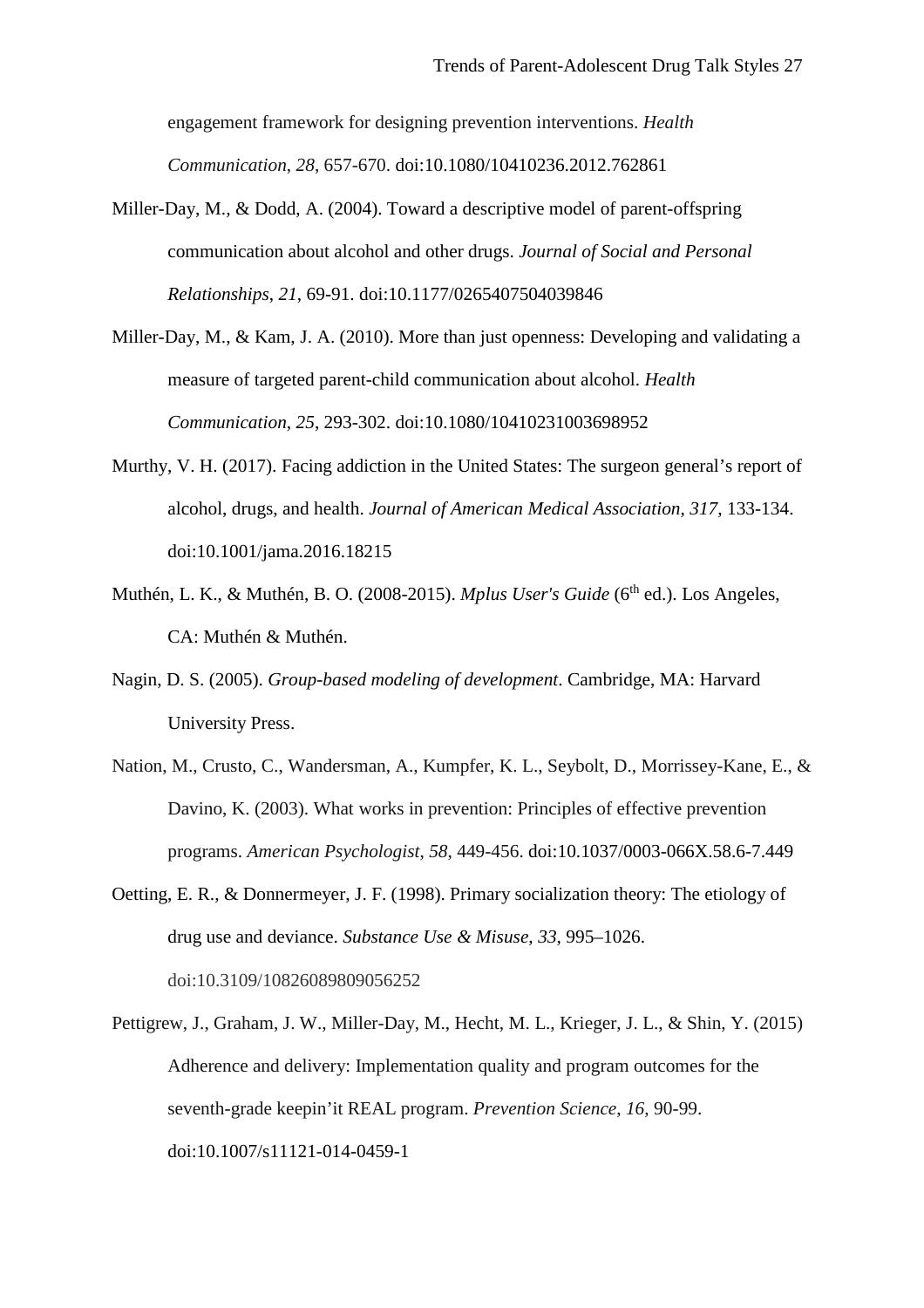Pettigrew, J., Miller-Day, M., Shin, Y., Krieger, J. L., Hecht, M. L., & Graham, J. W. (2018). Parental messages about substances in early adolescence: Extending a model of drug talk styles. *Health Communication*, *33*, 349-358. doi:10.1080/10410236.2017.1283565

Pettigrew, J., Shin, Y., Stein, J. B., & Raalte, L. J. (2017). Family communication and adolescent alcohol use in Nicaragua, Central America: A test of primary socialization theory. *Journal of Family Communication*, *17*, 33-48. doi:10.1080/15267431.2016.1251921

- Reimuller, A., Hussong, A., & Ennett, S. T. (2011). The influence of alcohol-specific communication on adolescent alcohol use and alcohol-related consequences. *Prevention Science*, *12*, 389-400. doi:10.1007/s11121-011-0227-4
- Shin, Y., & Hecht, M. L. (2013). Does parentification place Mexican-heritage youth at risk for substance use? Identifying the intervening nature of parent–child communication about alcohol. *Journal of Adolescence*, *36*, 149-159. doi:10.1016/j.adolescence.2012.10.010
- Shin, Y., Lee, J. K., Lu, Y., & Hecht, M. L. (2016). Exploring parental influence on the progression of alcohol use in Mexican-heritage youth: A latent transition analysis. *Prevention Science*, *17*, 188-198. doi:10.1007/s11121-015-0596-1
- Shin, Y., & Miller-Day, M. (2017). A longitudinal study of parental anti-substance-use socialization for early adolescents' substance use behaviors. *Communication Monographs, 84*, 277-297. doi:10.1080/03637751.2017.1300821
- Spoth, R. L., Redmond, C., & Shin, C. (2001). Randomized trial of brief family interventions for general populations: Adolescent substance use outcomes 4 years following baseline. *Journal of Consulting and Clinical Psychology*, *69*, 627–642. doi:10.1037/0022-006X.69.4.627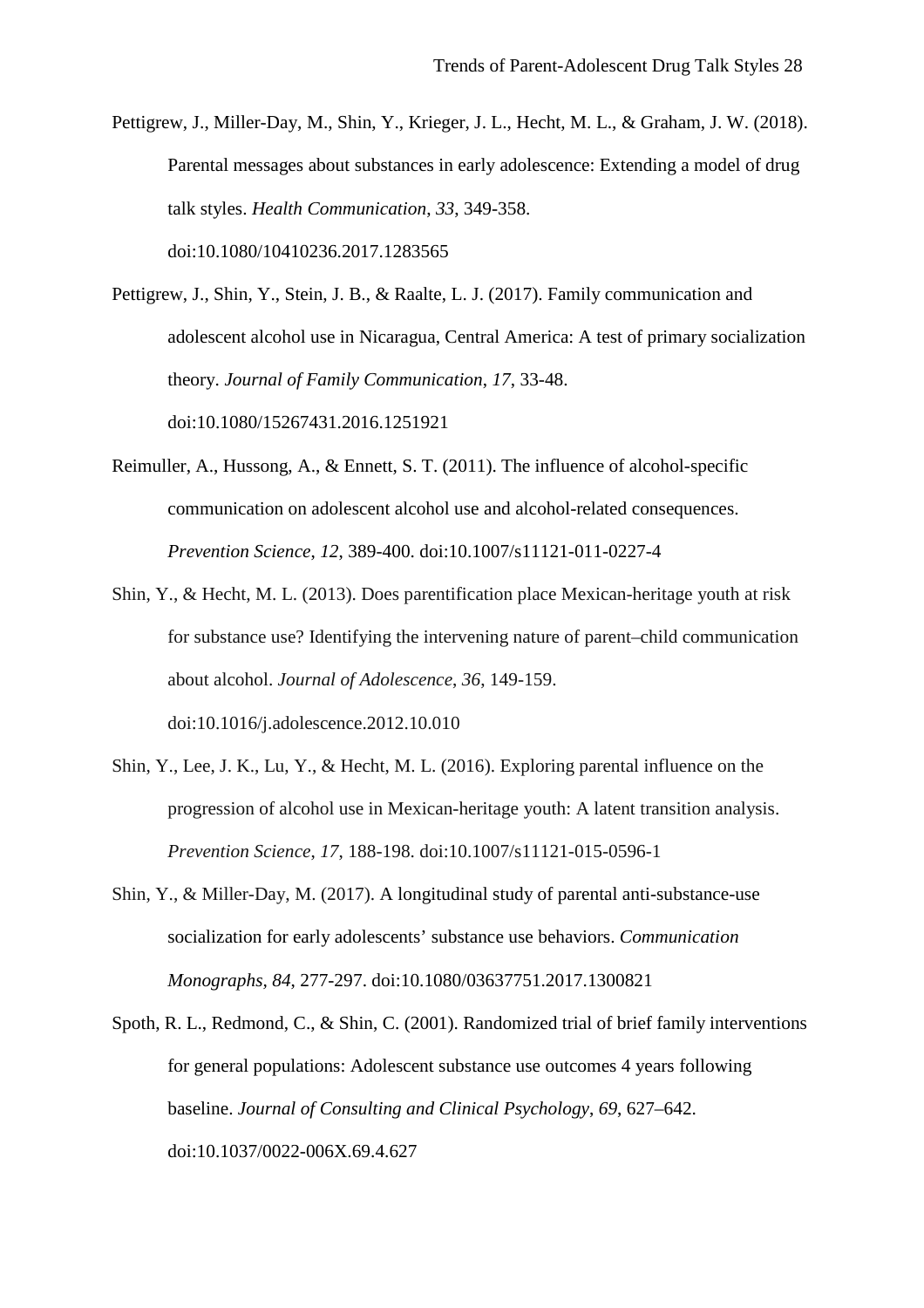Substance Abuse and Mental Health Services Administration. (2013). *National survey of substance abuse treatment services (N-SSATS): 2012. Data on substance abuse treatment facilities* (BHSIS Series S-66, HHS Publication No. [SMA] 14-4809). Retrieved from

https://www.samhsa.gov/data/sites/default/files/2012\_National\_Survey\_of\_Substance \_Abuse\_Treatment\_Services/2012\_National\_Survey\_of\_Substance\_Abuse\_Treatmen t\_Services.pdf

- Van Der Vorst, H., Engels, R. C., Meeus, W., & Deković, M. (2006). The impact of alcohol‐ specific rules, parental norms about early drinking and parental alcohol use on adolescents' drinking behavior. *Journal of Child Psychology and Psychiatry*, *47*, 1299-1306. doi:10.1111/j.1469-7610.2006.01680.x
- Williams, L. R., Ayers, S., Baldwin, A., & Marsiglia, F. F. (2016). Delaying youth substanceuse initiation: A cluster randomized controlled trial of complementary youth and parenting interventions. *Journal of the Society for Social Work and Research*, *7*, 177– 200. doi:10.1086/685298
- Wong, M. M., Nigg, J. T., Zucker, R. A., Puttler, L. I., Fitzgerald, H. E., & Jester, J. M. (2006). Behavioral control and resiliency in the onset of alcohol and illicit drug use: A prospective study from preschool to adolescence. *Child Development, 77,* 1016-1033. doi:10.1111/j.1467-8624.2006.00916.x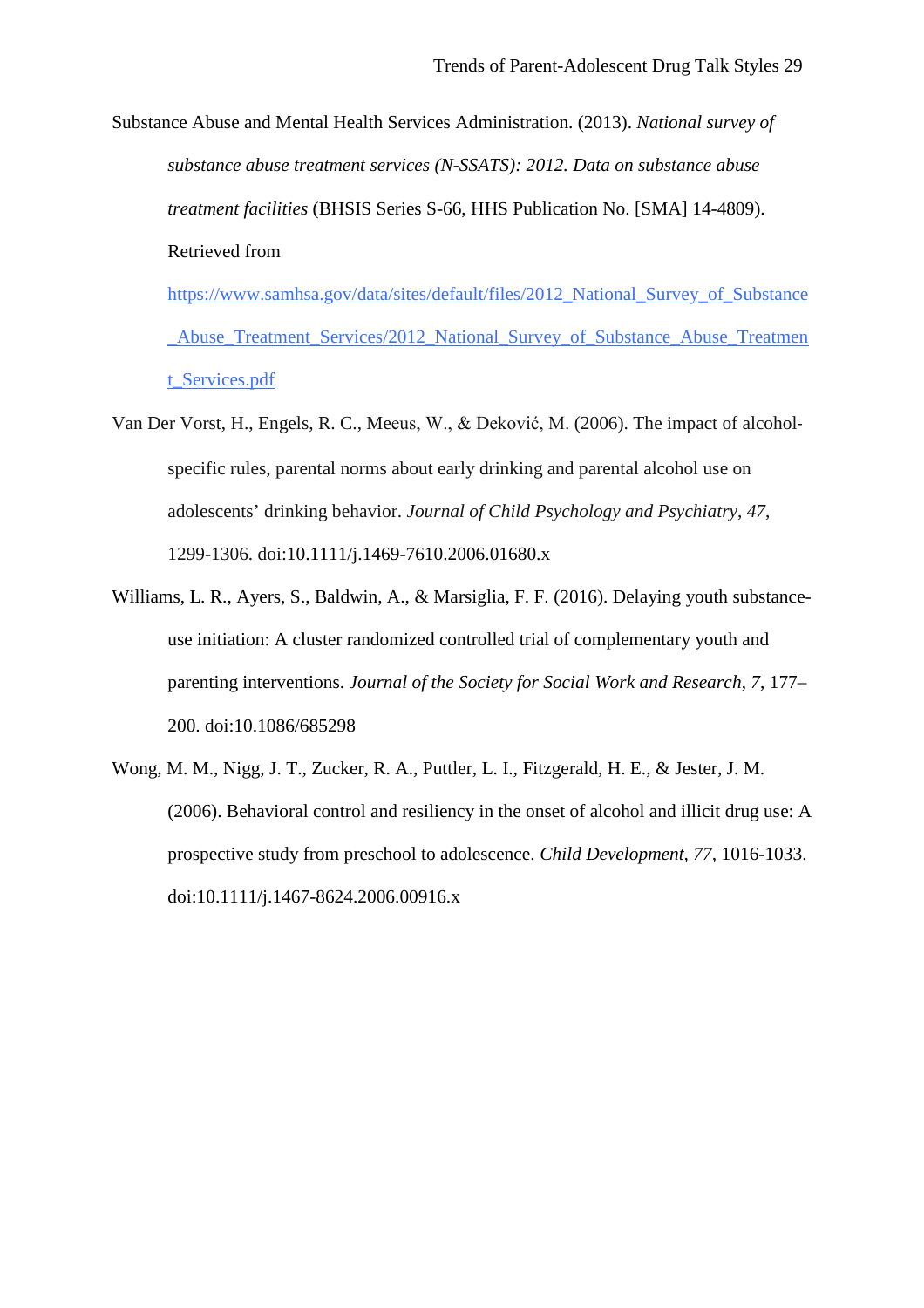| Control Condition ( $n = 144$ ) |                 |                                 |                                                 |               |             |  |  |
|---------------------------------|-----------------|---------------------------------|-------------------------------------------------|---------------|-------------|--|--|
| Response                        | W1(%)           | W2(%)                           | W3 (%)                                          | W4(%)         | Mean $(\%)$ |  |  |
| Situated                        |                 |                                 |                                                 |               |             |  |  |
| Direct                          | 36.1 $(n = 52)$ |                                 | 34.7 $(n = 50)$ 36.1 $(n = 52)$ 31.9 $(n = 46)$ |               | 34.7        |  |  |
| Ongoing                         |                 |                                 |                                                 |               |             |  |  |
| Direct                          | 36.1 $(n = 52)$ |                                 | 30.6 $(n = 44)$ 23.6 $(n = 34)$ 34.7 $(n = 50)$ |               | 31.3        |  |  |
| Situated                        |                 |                                 |                                                 |               |             |  |  |
| Indirect                        | 12.5 $(n = 18)$ |                                 | 20.1 $(n = 29)$ 22.9 $(n = 33)$                 | 19.4 $(n=28)$ | 18.7        |  |  |
| Ongoing                         |                 |                                 |                                                 |               |             |  |  |
| Indirect                        | 11.8 $(n = 17)$ | 11.8 $(n = 17)$ 15.3 $(n = 22)$ |                                                 | 11.8 $(n=17)$ | 12.7        |  |  |
| Never                           |                 |                                 |                                                 |               |             |  |  |
| Talked                          | $3.5 (n=5)$     | 2.8 $(n=4)$                     | 2.1 $(n=3)$                                     | 2.1 $(n=3)$   | 2.6         |  |  |

**Table 1.** Frequency of Drug Talk Styles

Treatment Condition ( $n = 266$ )

| Response | W1(%)           | W2(%)            | W3(%)                           | W4(%)           | Mean $(\%)$ |
|----------|-----------------|------------------|---------------------------------|-----------------|-------------|
| Situated |                 |                  |                                 |                 |             |
| Direct   | $36.5 (n = 97)$ | $38.3 (n = 102)$ | $36.5 (n=97)$                   | $34.2 (n=91)$   | 36.4        |
| Ongoing  |                 |                  |                                 |                 |             |
| Direct   | $31.6 (n = 84)$ | $31.2 (n = 83)$  | 25.6 $(n = 68)$                 | 25.2 $(n = 67)$ | 28.4        |
| Situated |                 |                  |                                 |                 |             |
| Indirect | 16.9 $(n = 45)$ |                  | 17.7 $(n = 47)$ 23.7 $(n = 63)$ | $26.7 (n = 71)$ | 21.3        |
| Ongoing  |                 |                  |                                 |                 |             |
| Indirect | 9.8 $(n = 26)$  | 10.5 $(n = 28)$  | 12.8 $(n = 34)$                 | 13.2 $(n = 35)$ | 11.6        |
| Never    |                 |                  |                                 |                 |             |
| Talked   | 5.3 $(n = 14)$  | 2.3 $(n = 6)$    | 1.5 $(n = 4)$                   | $.8(n=2)$       | 2.5         |
|          |                 |                  |                                 |                 |             |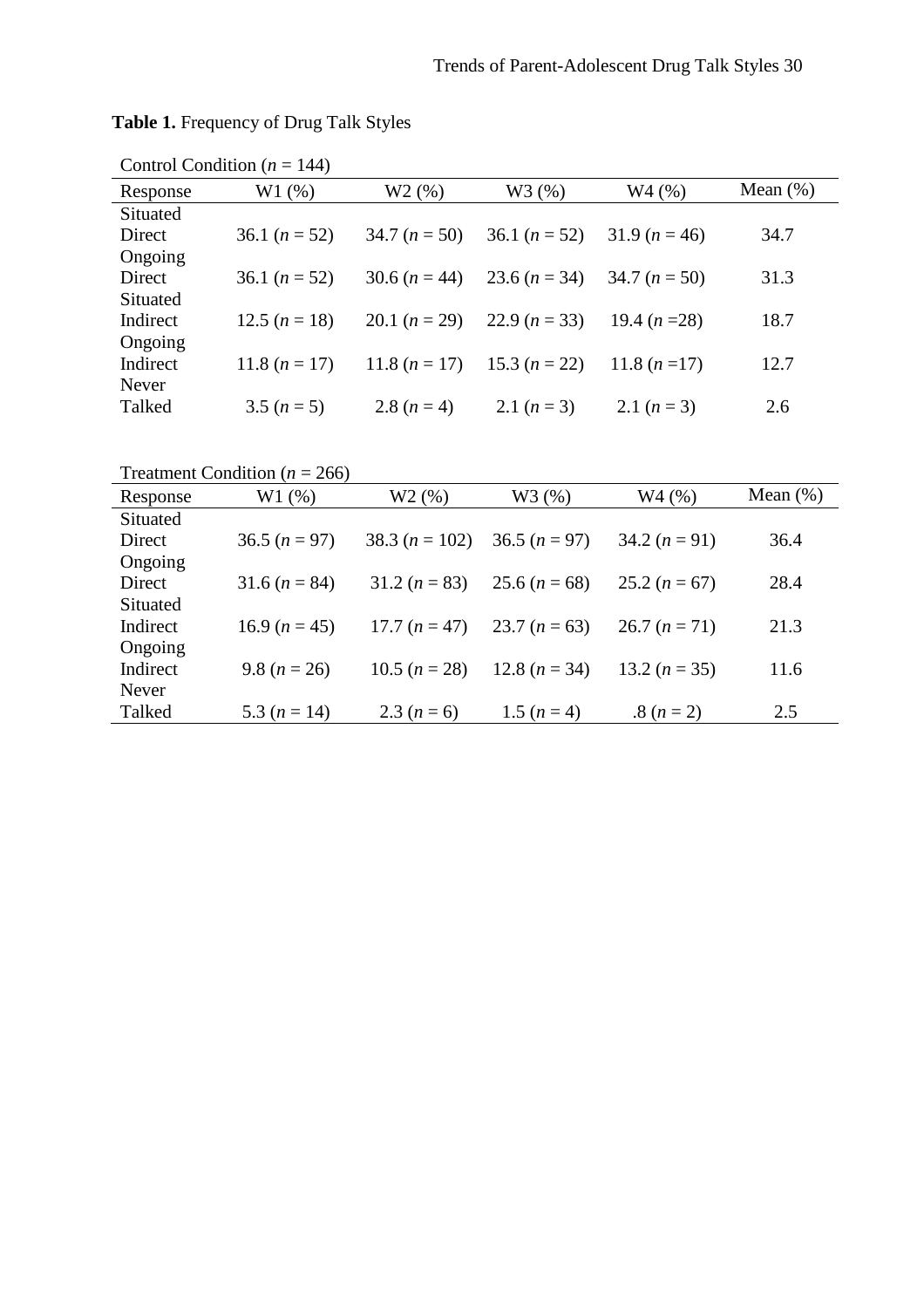

Figure 1. Visualized Results of LTA: Control Condition (7<sup>th</sup> to 9<sup>th</sup> grade)

Note. Straight bold arrow represents transition probabilities greater than 70% (major transitions) and dotted arrow represents transitions probability greater 50% (moderate transitions).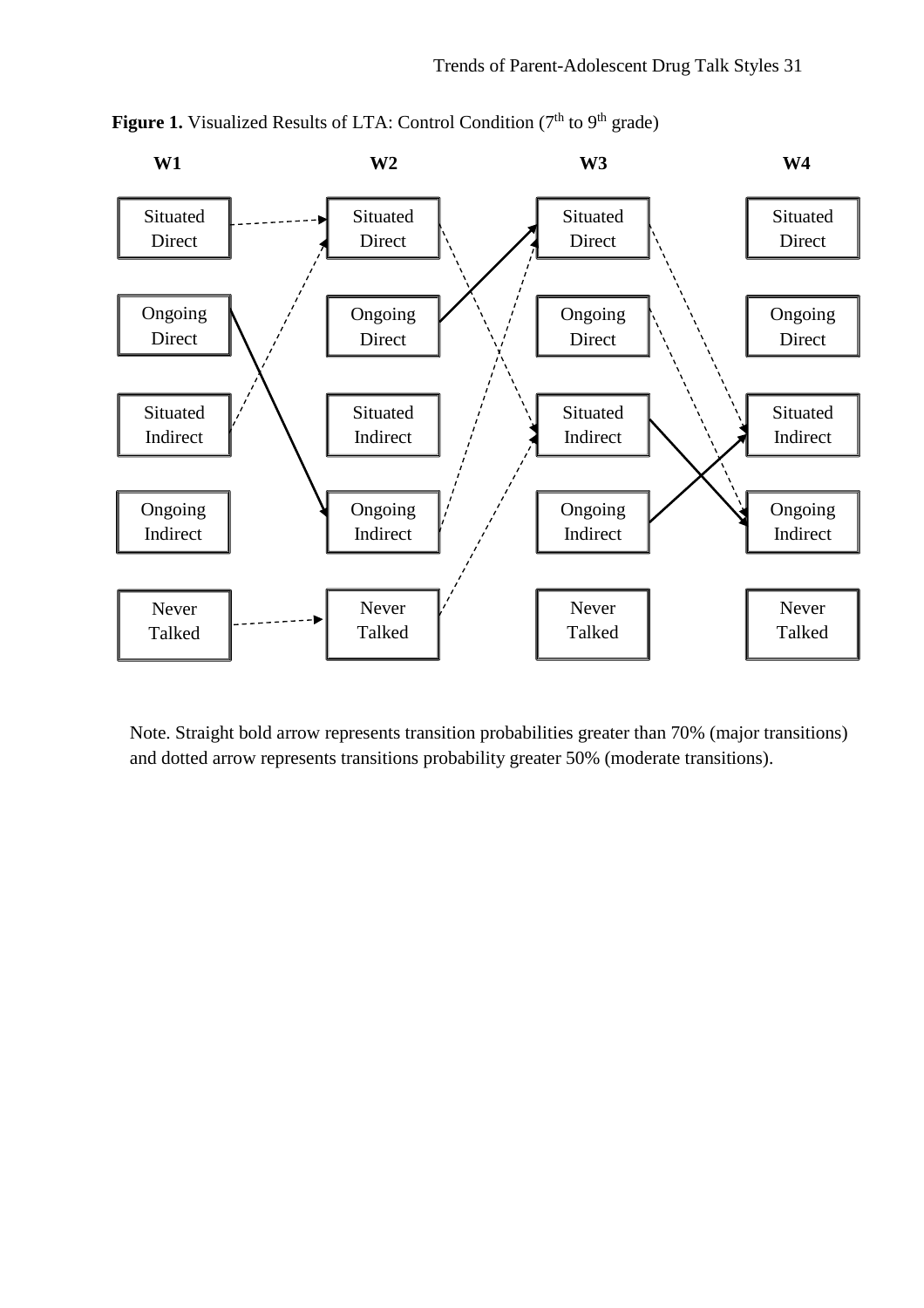

Figure 2. Visualized Results of LTA: Treatment Condition (7<sup>th</sup> to 9<sup>th</sup> grade)

Note. Straight bold arrow represents transition probabilities greater than 70% (major transitions) and dotted arrow represents transitions probability greater 50% (moderate transitions).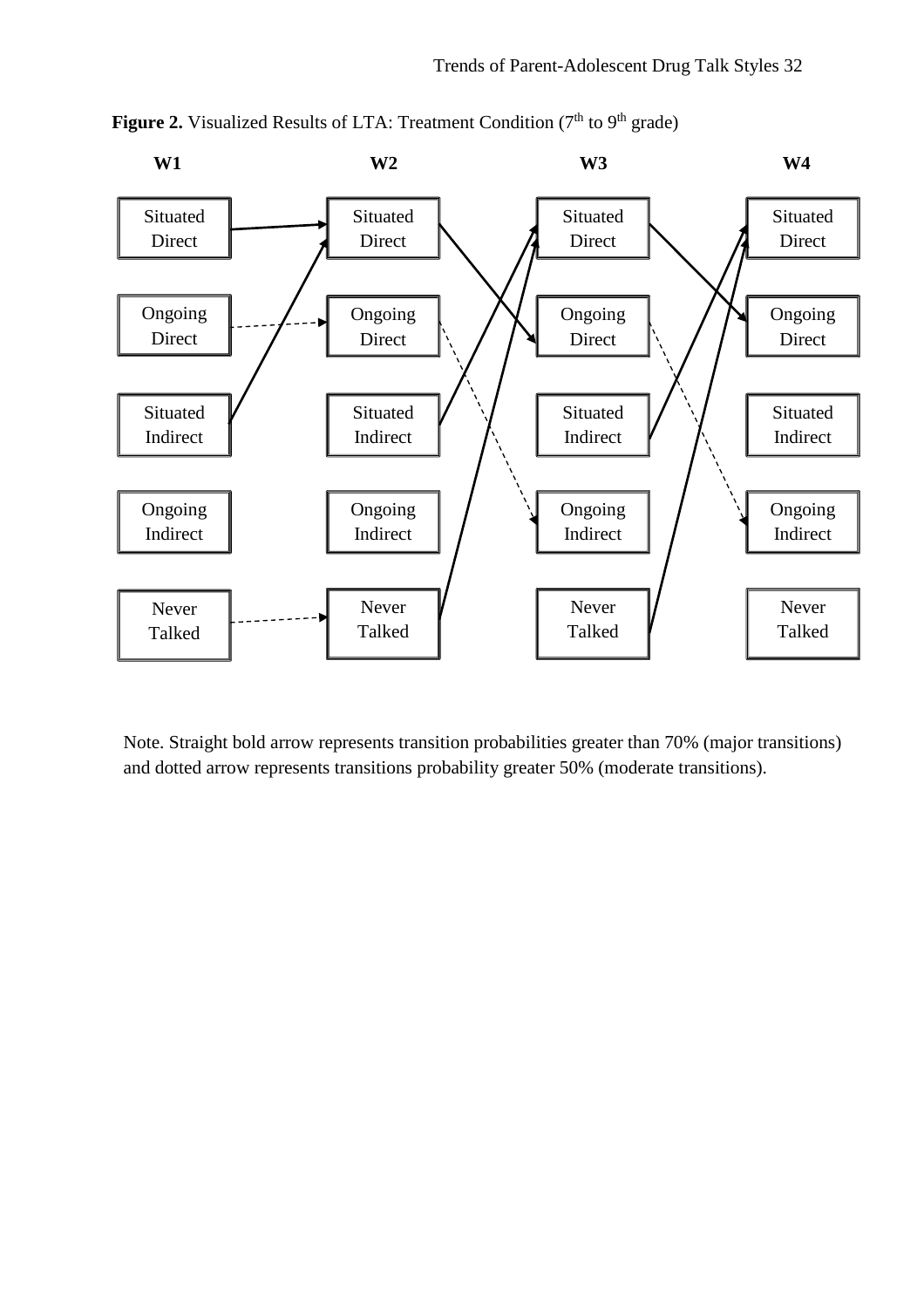|                                 | Wave 2 Latent Class Membership |                       |                   |                         |              |  |
|---------------------------------|--------------------------------|-----------------------|-------------------|-------------------------|--------------|--|
| <b>Transition Probabilities</b> | <b>Situated Direct</b>         | <b>Ongoing Direct</b> | Situated Indirect | <b>Ongoing Indirect</b> | Never Talked |  |
| Wave 1 Latent Class Membership  |                                |                       |                   |                         |              |  |
| <b>Situated Direct</b>          | 0.505                          | 0.000                 | 0.000             | 0.000                   | 0.495        |  |
| <b>Ongoing Direct</b>           | 0.000                          | 0.177                 | 0.120             | 0.703                   | 0.000        |  |
| Situated Indirect               | 0.686                          | 0.223                 | 0.092             | 0.000                   | 0.000        |  |
| <b>Ongoing Indirect</b>         | 0.028                          | 0.487                 | 0.368             | 0.037                   | 0.080        |  |
| Never Talked                    | 0.000                          | 0.000                 | 0.077             | 0.378                   | 0.545        |  |

## **Table 2.** Latent Transition Probabilities of Control Condition

|                                 | Wave 3 Latent Class Membership |                       |                          |                         |              |  |
|---------------------------------|--------------------------------|-----------------------|--------------------------|-------------------------|--------------|--|
| <b>Transition Probabilities</b> | <b>Situated Direct</b>         | <b>Ongoing Direct</b> | <b>Situated Indirect</b> | <b>Ongoing Indirect</b> | Never Talked |  |
| Wave 2 Latent Class Membership  |                                |                       |                          |                         |              |  |
| <b>Situated Direct</b>          | 0.000                          | 0.139                 | 0.579                    | 0.000                   | 0.282        |  |
| <b>Ongoing Direct</b>           | 000.1                          | 0.000                 | 0.000                    | 0.000                   | 0.000        |  |
| Situated Indirect               | 0.365                          | 0.020                 | 0.000                    | 0.019                   | 0.596        |  |
| <b>Ongoing Indirect</b>         | 0.593                          | 0.067                 | 0.017                    | 0.044                   | 0.280        |  |
| Never Talked                    | 0.356                          | 0.062                 | 0.520                    | 0.063                   | 0.000        |  |

|                                 | Wave 4 Latent Class Membership |                       |                          |                         |              |  |
|---------------------------------|--------------------------------|-----------------------|--------------------------|-------------------------|--------------|--|
| <b>Transition Probabilities</b> | <b>Situated Direct</b>         | <b>Ongoing Direct</b> | <b>Situated Indirect</b> | <b>Ongoing Indirect</b> | Never Talked |  |
| Wave 3 Latent Class Membership  |                                |                       |                          |                         |              |  |
| <b>Situated Direct</b>          | 0.000                          | 0.000                 | 0.521                    | 0.276                   | 0.204        |  |
| <b>Ongoing Direct</b>           | 0.244                          | 0.000                 | 0.113                    | 0.588                   | 0.056        |  |
| Situated Indirect               | 0.154                          | 0.000                 | 0.089                    | 0.735                   | 0.021        |  |
| Ongoing Indirect                | 0.000                          | 0.145                 | 0.796                    | 0.059                   | 0.000        |  |
| Never Talked                    | 0.282                          | 0.282                 | 0.055                    | 0.327                   | 0.054        |  |

Note. Bold number represents transition probabilities greater than 70% (major transitions)